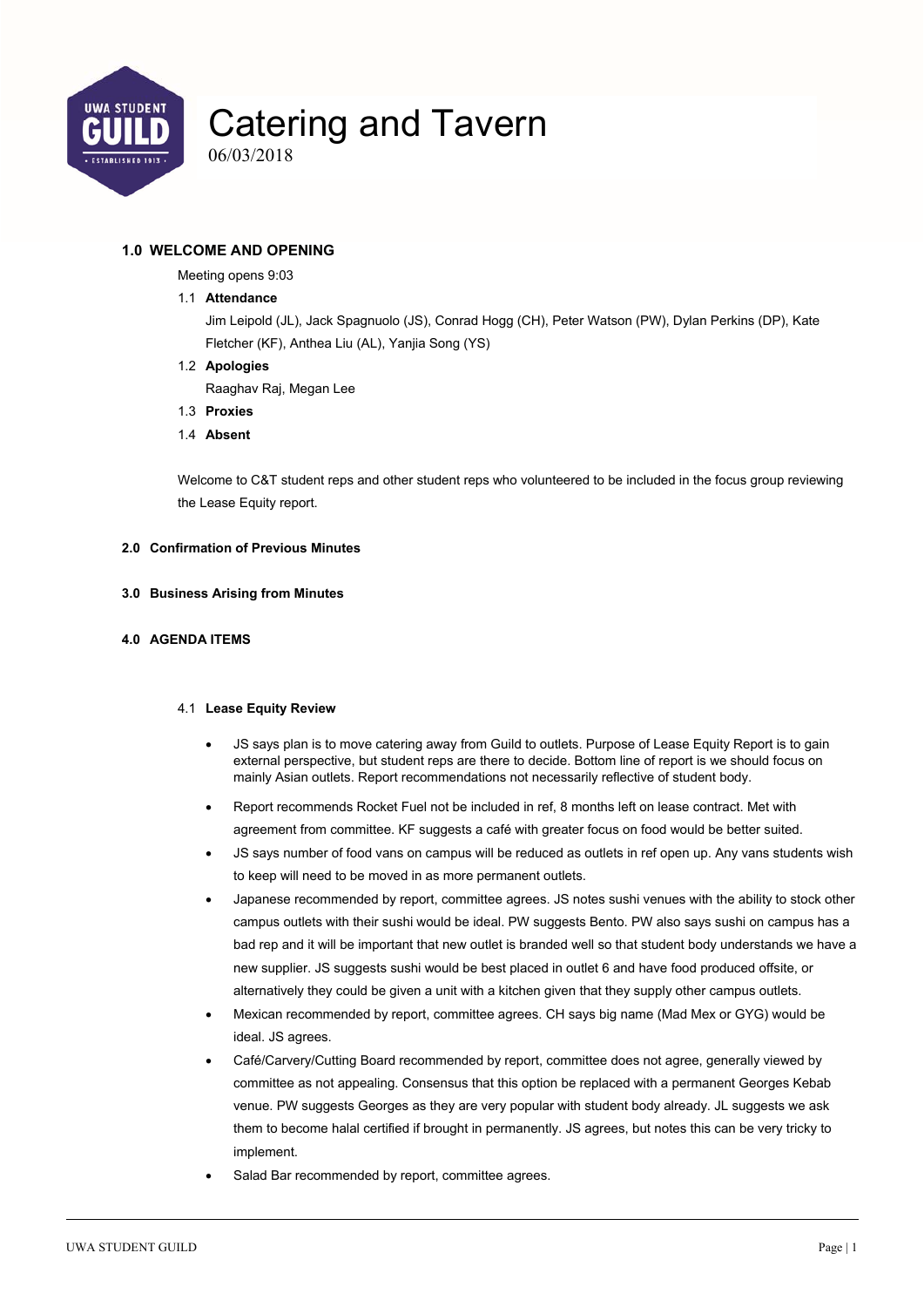

06/03/2018

- South East Asian recommended by report, committee agrees. AL says Broadway Fair is very attractive to UWA Asian demographic due to its variety of Asian outlets. JS says focus is to compliment outlets offered at Broadway rather than compete. JS says there is a trade-off between authentic Asian outlets popular with international students and more westernised versions which are more popular with domestic students.
- Bubble tea recommended by report, committee agrees. YS suggests Gong Cha as a more authentic outlet. JS notes Utopia was well received by student body during its lease on campus. CH agrees with Utopia.
- JL says list of potential venues for refectory to be emailed to student reps for preferencing. Most popular outlets will be recommended to commercial to negotiate with. JS says we will try for those outlets, however no guarantee that they can all be brought it.

#### **5.0 GENERAL BUSINESS**

 CH asked if it is possible to extend trading hours of Nedlands Café during folio week for ALVA students. JS says yes, Conrad to email through dates and suggested trading hours.

#### **6.0 CLOSE AND NEXT MEETING**

• Next meeting in April, date TBC.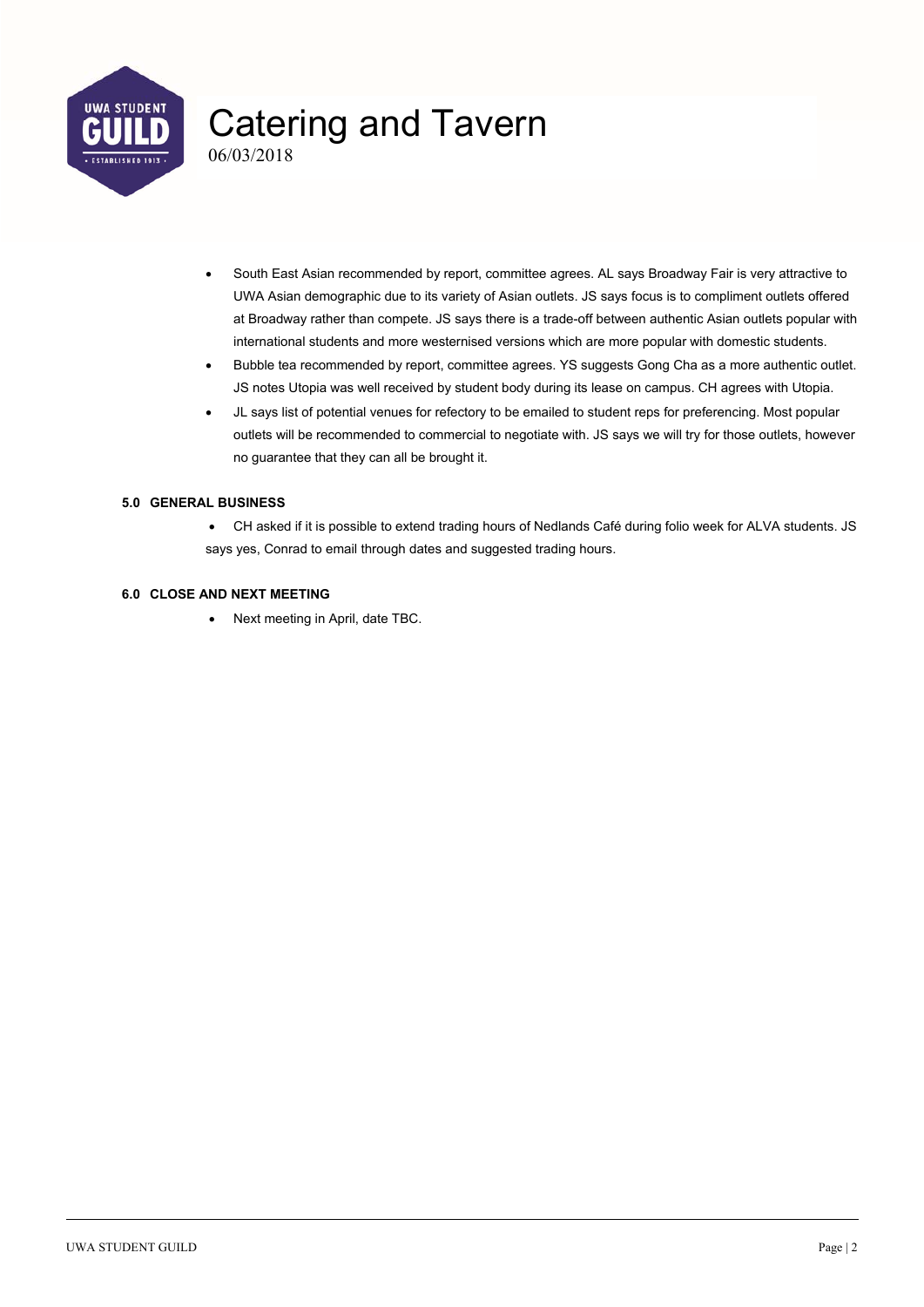

4 April 2018

#### **1.0 WELCOME AND OPENING**

Meeting opens 9:03am

#### 1.1 **Attendance**

Jim Leipold (JL), Jack Spagnuolo (JS), Danielle Brown (DB), Megan Lee (ML), Raaghav Raj (RR), Isaac Ng (IN), Peter Watson (PW), Michael Barblett (MB), Yanjia Song (YS), Barbara Buxman (BB), Andrew Callander (AC), Rodney Taylor (RT).

- 1.2 **Apologies**
- 1.3 **Proxies**
- 1.4 **Absent** 
	- Anthea Liu
- 1.5 **Invited**
- **2.0 Confirmation of Previous Minutes**

Approved

- **3.0 Business Arising from Minutes** 
	- None

#### **4.0 AGENDA ITEMS**

#### 4.1 **Refectory Update**

- Completion of ref refurb is soon, can do a soft launch of site on 16<sup>th</sup> of April. Elevator and Skylights still to be fitted. Potential for Kim Beazley to be invited for an official opening.
- Tav kitchen about 3 weeks away from operational.
- Jack says he has met with Uni regarding potential tenancies, currently waiting on approval from them, looking to have outlets opening from beginning of semester 2.
- Next stage is upper landing of refectory.
- DB asks when Sue Boyd and surrounding rooms will be open for use again. JS says 16<sup>th</sup> most likely as they still need to be cleaned.

#### 4.2 **Vittoria Rollout**

- **BB says new Vittoria coffee feedback in Hackett is very good.**
- $\bullet$  Aroura rollout in Quobba to be completed by 16<sup>th</sup>.
- Wills and Co is rollout TBC when an appropriate venue is confirmed.
- MB asks if there will be a price difference between the 3 brands.
- JS says not initially, but there may be after the rollout of Wills and Co.

#### 4.3 **Asian Vending**

- JS has been approached to hold ready-made Asian meals in vending machines on campus but is unsure if there is the space or market for it but will look into it.
- PW says this could work around the Math and English buildings where people often work late.
- MB asks if this will require installation of microwaves, JS says yes which may be an issue in areas such as maths.

#### 4.4 **Tavern Kitchen in Ref**

 JL asks if it is possible for us to open the Tavern kitchen up to the Ref while we wait for outlets to move is, JS says yes possible once it reopens.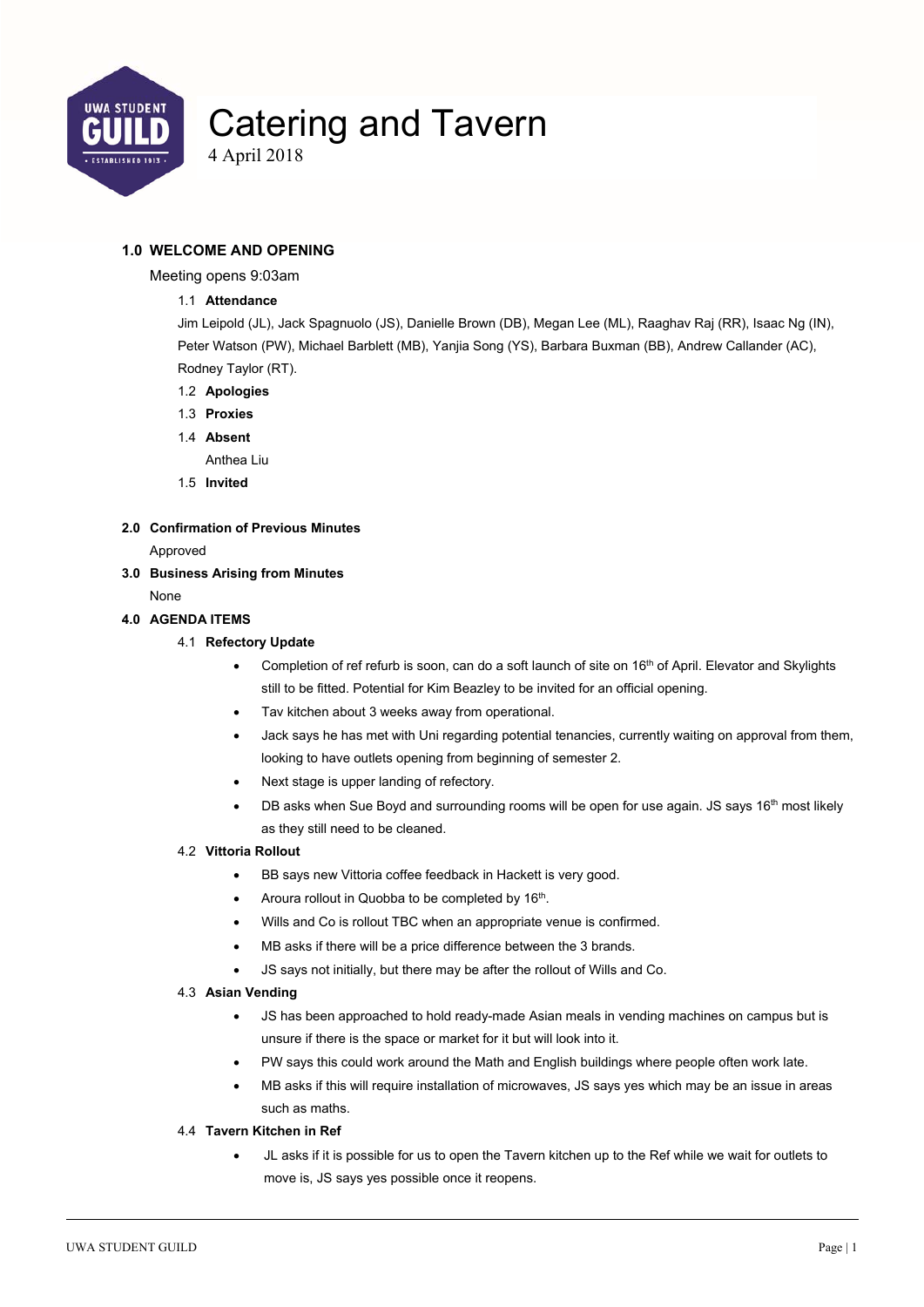

4 April 2018

#### 4.5 **Tavern Menu Update**

- AC says plan is to make all items available as take away meals as well as looking into options for delivery across campus, depends on costings. Options such as house made dough for pizza will make it more viable.
- MB asks if Tav hours are going to be fixed, AC says the kitchen hours will be.
- MB asks why we don't have a larger burger selection, AC says due to price point, any protein or bread options are always quite expensive, same with Parmi. Focus is also moving towards a handful of options rather than an exhaustive meu as it works better for customer satisfaction.
	- Guild discounts will still apply to specials. ETA on new menu is end of this semester.

#### 4.6 **UCBA**

- **SOBAH:** is a line of non-alcoholic beer, PW says UCBA is looking to get 2 cases of bottles to have on sale in the Tav, has been working. JS says that's easy enough to do, would be great if they sell well.
- **Guest Taps:** PW has also been chatting to Hayden about setting up a UCBA branded tap of rotating beer from local breweries.

#### 4.7 **Reid Coffee Machines**

 MB asks if it is possible to bring coffee machines into Reid during study periods where Reid is open 34 hours. JS says outside of the café, UWA owns the space and is very controlling. ML says it may have more weight is we bring it as a student suggestion to the library. JS says there also some logistical issues but will ask the question.

#### 4.8 **Dentistry name**

- Café is officially called McGeachie Tenant Kiosk, but is know to student body as "Dentistry". DB asks for branding purposes which name should be kept. Dentistry is more well known, but we'd rather not take important names it.
- ML says naming is "McGeachie Tenant Dentistry Kiosk" could solve both, met with general agreement.

#### 4.9 **Healthy Vending Machines**

- JL brings this as a suggestion from a student to bring vending machines that offer healthier options onto campus. JS says this particular company has been trying to get onto campus for a while, but there are a few issues:
	- We don't currently have any free vending machine spaces.
	- Food provided in these machines is actually quite unhealthy.

JS has asked coke to mix in more healthy options to existing machines, but they arnt selling well. One option is to bring more of these items into Hackett café. Many are already available at Quobba and Guild Café.

#### 4.10 **Tea query**

- Guild received an email from a student asking why there is such a price difference between small and large tea's.
	- JS has looked into pricing, many factors the student isn't factoring in, including cost of bigger lids and bigger cups, but will none-the-less look into it at next price change.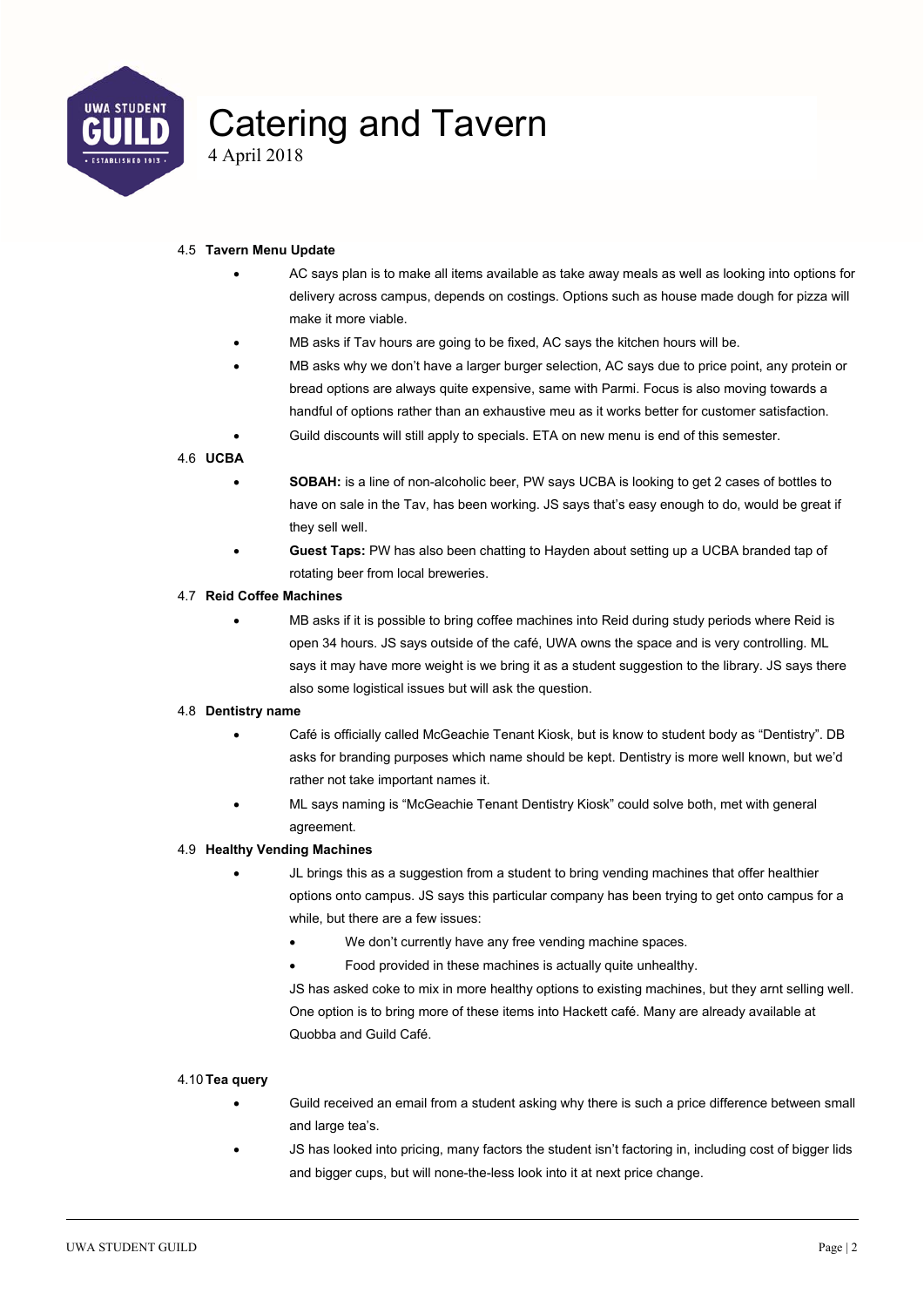

4 April 2018

 MB asks if we offer the same tea options at all cafes, BB says yes, and eventually they will be supplied by Vittoria.

#### **5.0 GENERAL BUSINESS**

#### 5.1 **Café Updates from BB**

- Quobba:
	- Looking to add more microwaves.
	- New Vittoria machines will speed up coffee times.
	- A few more vegetarian options were brought in over December/January and sold well.
- Hackett:
	- Feedback boxes have been implemented and are providing valuable ideas.
	- New salad bar has opened.
	- Weekly specials will be brought back.
- **Nedlands** 
	- Menu has been reviewed.
	- More advertising and branding is going to be brought it.
	- Back wall will become a "poster wall".
	- Music and newspapers have been introduced.
- We have received feedback regarding changing to eco friendly cutlery/removing straws. BB will look into. ML asks if we can get Café staff to confirm whether meals are take away or dine in with customers to help reduce waste, JS says yes.

#### **6.0 CLOSE AND NEXT MEETING**

Meeting closed 10:13am. Next meeting TBC.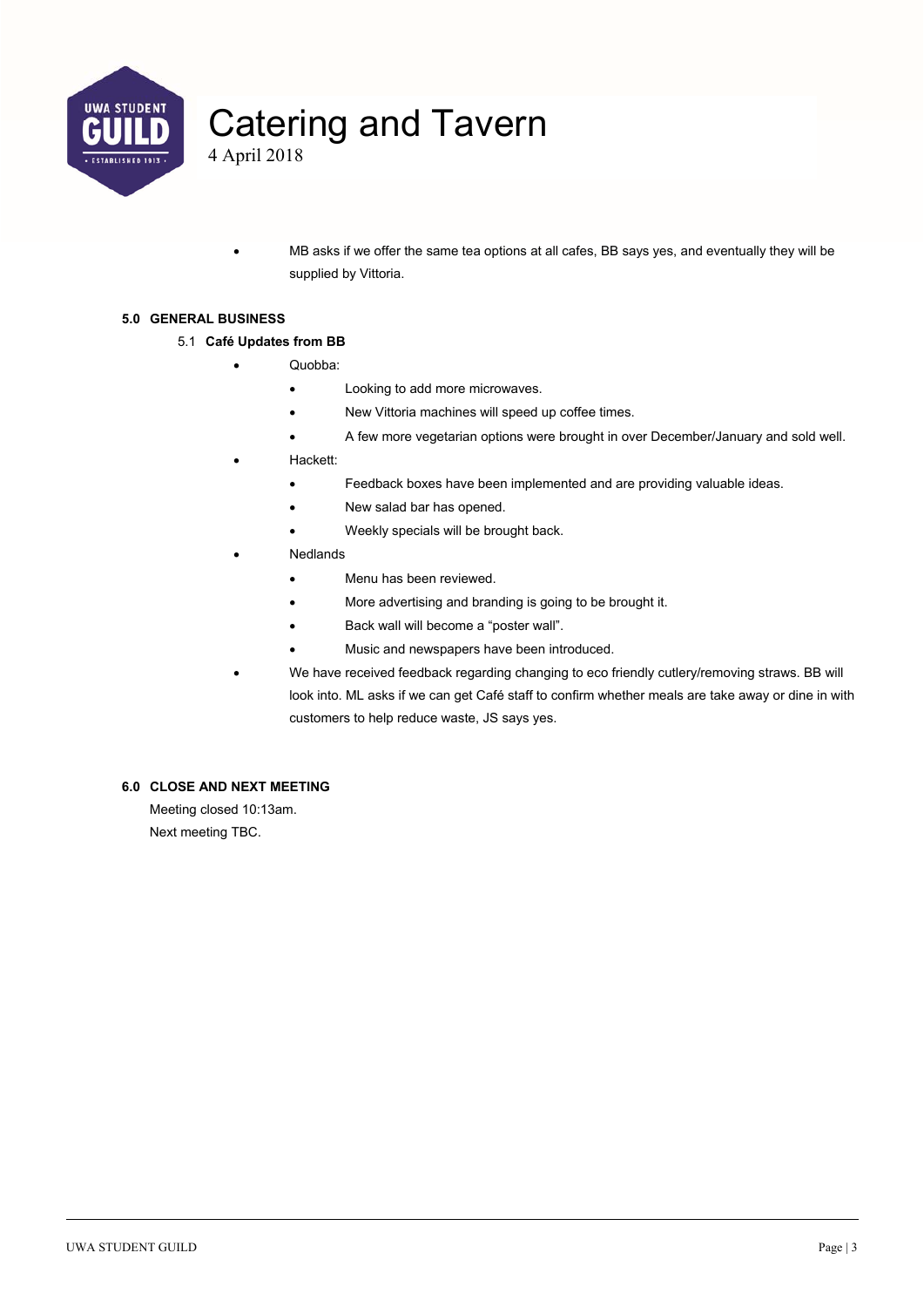

Date: 11<sup>th</sup> May 2018@ 9.00am Location: Meeting Room 1

**Attendees:** Megan Lee, James Leipold, Jack Spagnuolo, Hayden Greenham, Rodney Taylor, Danielle Browne, Andrew Callander, Barbara Buxmann, Rachel Rainey, Isaac Ng **Apologies:** Raaghav Raj, Yanjia Song, Anthea Liu, Michael Barblet.

#### **1 WELCOME AND OPENING**

I would like to acknowledge that we are meeting in Noongar Land and that the Noongar people remain the spiritual and cultural custodians of their land and continue to practice their language, values, beliefs, and traditions

#### 2 **CONFIRMATION OF PREVIOUS MINUTES**  Yes

## **3 BUSINESS COMPLETED VIA CIRCULAR**

None

#### **4 PROCEDURAL BUSINESS**

None

#### **5 PLANNING BUSINESS**

#### **5.1 Mobi2Go ‐ JS**

Previous attempts to have a preorder facility for coffee in our cafes as failed. Mainly due to integration issues with our new POS system TASK.

Mobi2Go can integrate with TASK and we are exploring the possibility of rolling out a trial to see if it would work.

Commercial team will explore this possibility and potential development via our website development project. JS suggests we look at every available option to provide this service to all students, staff, and visitors to the university. Service should extend to also incorporate food delivery service to our outlets. Committee agrees with the concept. Commercial & Marketing team to report back on progress.

## **5.2 Halal Meals ‐ JS**

Halal & Kosher meals have been something that Catering has tried to cater with limited success. Issues around cross contamination through equipment and storage have limited the catering opportunity. Brahim's a Malaysian food supplier has approached the Guild with potentially 3 options on offer

- a) Vending Machine Offering Ready made meals Halal meals and sauces
- b) Meals ready for sale directly available in our cafes
- c) Food outlet within the Guild Refectory

The committee agrees that we need to have diversity in our food offering including Halal and Kosher meals. Commercial team will further negotiate with Brahim's, Premium Vending, and our current vending operator Altavend and report back with recommendations.

## **5.3 Coffee Machines in Reid ‐ ML**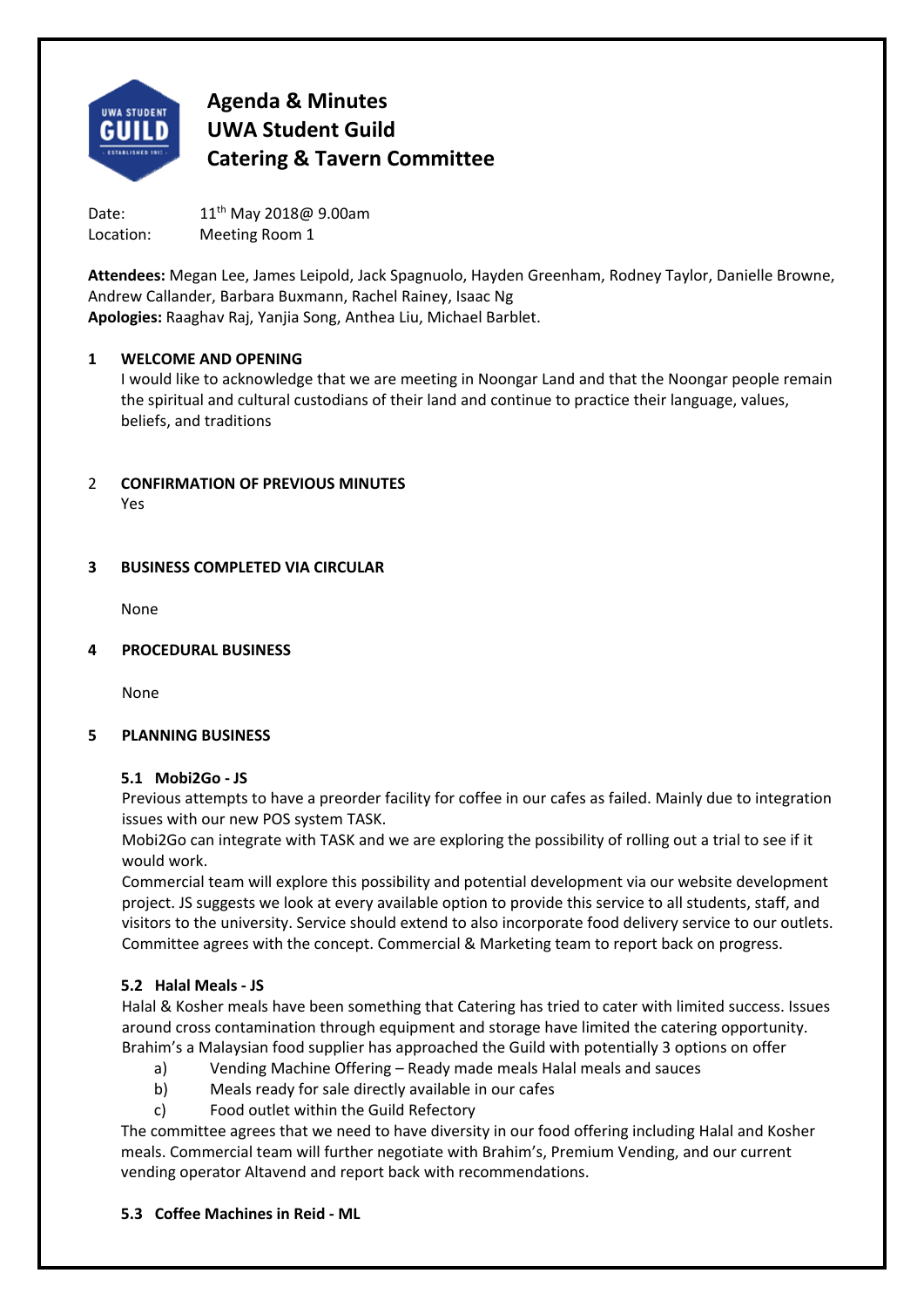UWA library has agreed to allow us to have a coffee service for busy after hour periods when Quobba is closed but the library is still open to students. With the following potential options flagged

- a) Bring your own mug instant coffee, tea bags, with long life milk pods
- b) Pay pod machine managed by café staff
- c) Coin operated coffee bean machine

Commercial team agrees that we need to have service beyond café open hours and will develop some potential options for Library services to review. Options b) and c) seem to be the best long‐term solutions.

## **5.4 Tavern Menu Additions**

Isaac is keen to have a greater range of sauces available including the Szechuan sauce recipe outlined.

Andrew suggested he look at the production costs and/or supply cost for all the potential additions to the menu and provide a price to have the sauce available or as an addition to any meal on the menu.

AC to discuss further IN

## **5.5 Tavern Marketing**

To improve the exposure of the Tavern the following were put forward by Danielle (DB)

- a) Promote the New tavern menu and suggest new menu items. Agreed that all additional items can be reviewed by AD regarding costing. And approved through Hayden.
- b) Suggestion box added to the tavern to provide all patrons to give feedback and suggestions. HG to arrange placement of box
- c) Delivery service to campus sites and colleges Strategy to be completed for review by commercial team once the new kitchen is fully operational.
- d) Fad promotions Arcade games to be considered for 2019
- e) Functions package Marketing and functions team to plan out delivery
- f) Hot Cocktails HG to look at some option for colder months and communicate to Marketing and C&T
- g) Week of free food HG to follow up
- h) Guild council to review outlets Both commercial and marketing agree to have council review menu etc.

## **5.6 Coffee Marketing**

In the next phase of our agreement with our new coffee supplier Vittoria.

Marketing will work closely to develop co-branding, promotional activity, and development of the café look and feel.

DB will work closely with cafes and Vittoria to ensure that our cafes take advantage of the branding opportunities.

C7T committee will take any suggestions and feedback in relation to the coffee experience on campus.

## **5.7 Composting Project**

Rachel Rainey (RR) suggested it is important for us to develop a strategy for dealing with waste generated by our operations and it was agreed that we should engage UWA in getting a campus wide solution. Regarding Guild operations it was agreed that we should improve our activity in the following areas.

- a) Coffee grind disposal
- b) Composting bin option
- c) Vegware compostable cups

Commercial team to liaise with UWA and provide further feedback

## **5.8 Default Dine‐in options for Cafes**

RR suggested we review our take away and dine in options in cafes. To offer non‐disposable option where there are cleaning facilities.

The catering team will at all cafes that can default away from disposable to do so. Additionally, staff will prompt customers at POS to use non‐disposable items. RT & BB to action

#### **5.9 Tavern**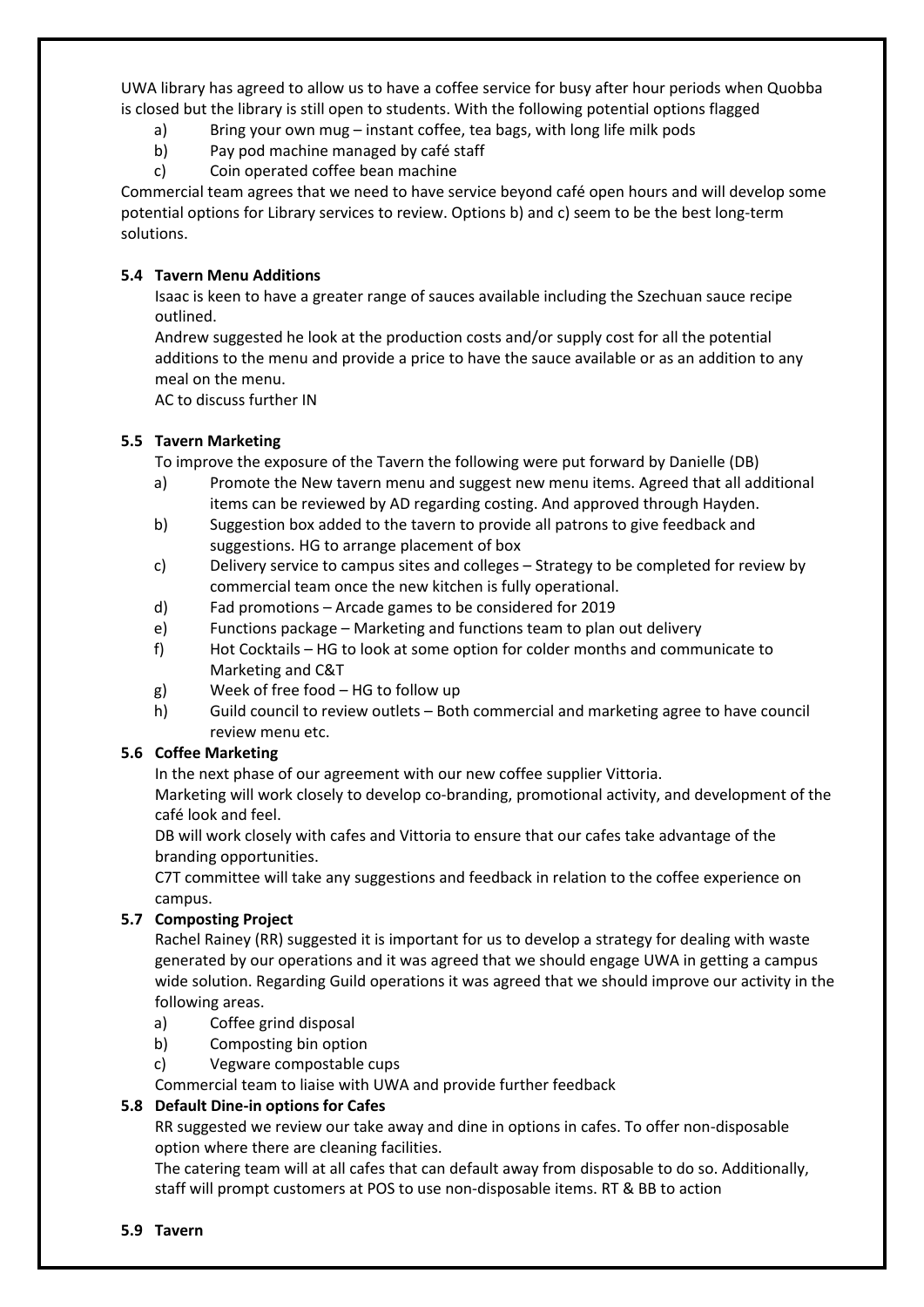- a) Finalised menu HG and AC have completed the new menu ready for the new kitchen. It will be represented by an excellent choice of Pizzas and value items. Additionally, there will be specials every week which will provide students with variety and student discount. Commercial team will review the new menu when in operation and report back to C&T.
- b) Campus Food Delivery To be review as discussed in 5.5(c)
- c) Outside Bar HG will negotiate with Lion regarding the addition to fixed external bar and BBQ in Tavern courtyard. Lion offer will be shared with C&T for review.
- d) Semester 2 promotions & Events HG working to increase the events schedule within the tavern. Schedule TBC

#### 5.10 Cafes ‐ BB

- a) Reusable cutlery and plates Initiated reusable cutlery and plates at Nedlands, and Hackett. Cannot be rolled out to Quobba Gnarning.
	- C&T would like to also explore the option at Catalyst and Guild Village
- b) Hackett Exam specials added. Candy changed from stand to individual serves. A range of additional products added including Energy bars, Perki probiotic drinks. Happy to take suggestions from students and review within C&T.
- c) Teas New teas Yarrah Valley to be added to the range semester 2. They are better quality and feature organic and varieties not previously available.
- d) Quobba Gnarning ‐ Quobba Revamp of sweets/dessert fridge. More focus on lower \$\$, vegan and GF.

Added 2nd till at hot section to speed up service

- e) Coffee Training Vittoria coffee training continues to be rolled out which will continue to improve coffee quality. Full training schedule will be presented to C&T at the next meeting.
- f) Preparation for Exam Specials/Winter with more soups, lattes, combo meals, discounted meals. Further C&T suggestions welcome for semester 2

## **6 NEXT MEETING – 8th June 2018**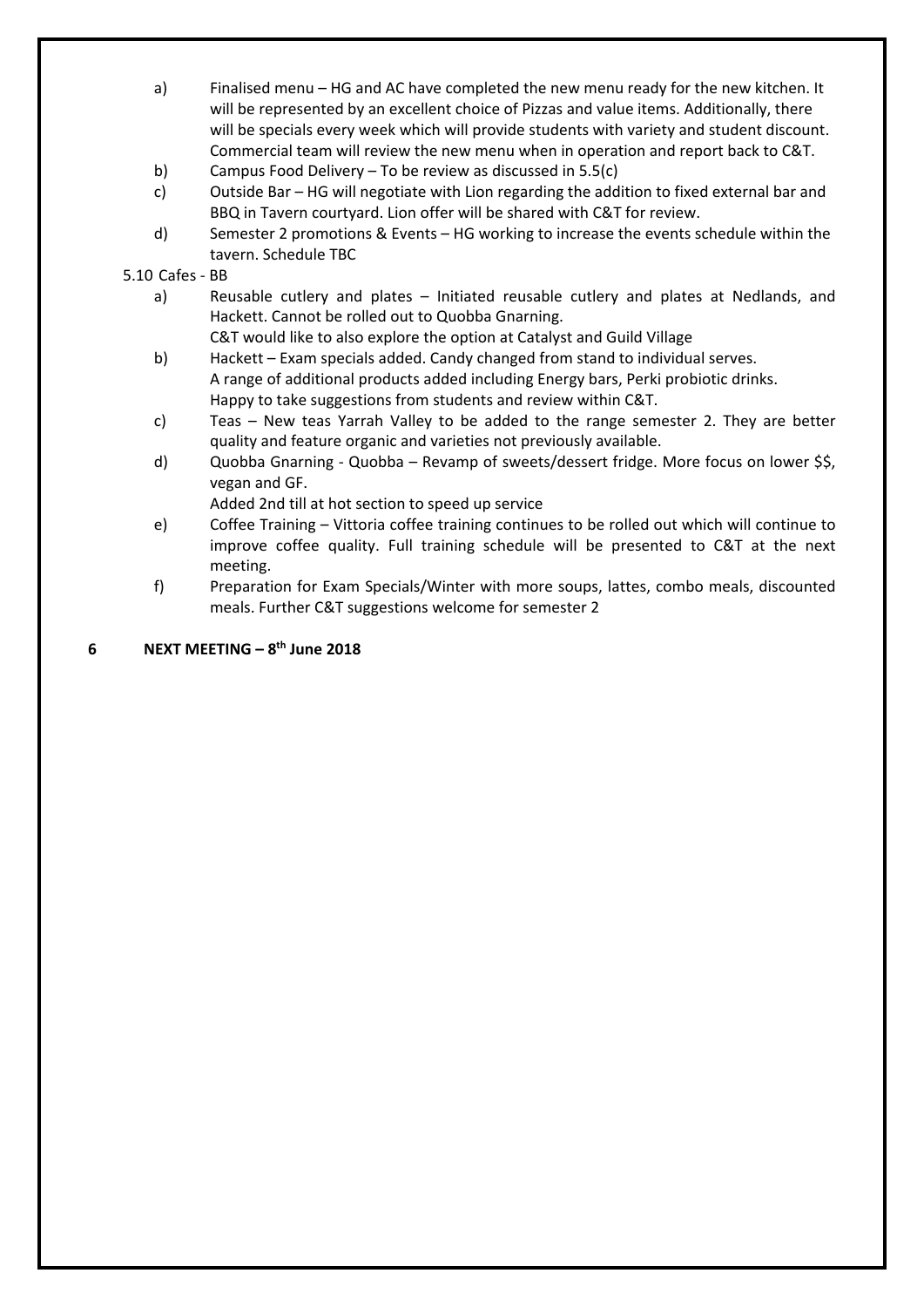

Date:  $7<sup>th</sup>$  June 2018@ 9.00am Location: Meeting Room 1

**Attendees:** Megan Lee, James Leipold, Jack Spagnuolo, Hayden Greenham, Rodney Taylor, Barbara Buxmann, Raaghav Raj, Isaac Ng, Michael Barblet **Apologies:** Raaghav Raj, Yanjia Song, Anthea Liu, Danielle Browne, Andrew Callander, Rachel Rainey

#### **1 WELCOME AND OPENING**

I would like to acknowledge that we are meeting in Noongar Land and that the Noongar people remain the spiritual and cultural custodians of their land and continue to practice their language, values, beliefs, and traditions

## 2 **CONFIRMATION OF PREVIOUS MINUTES**

Yes

## **3 BUSINESS COMPLETED VIA CIRCULAR**

Hayden circulated the new Tavern winter campaign cocktails which will commence from next week. Squid Bite, Hot buttered rum, and Gluhwein hot cocktails will be readily available at the Tavern bar.

## **4 PROCEDURAL BUSINESS**

None

## **5 PLANNING BUSINESS**

## **5.1 Refectory Kitchen Update – JS**

Main kitchen will get City of Perth preapproval today and will begin full operation next week. The Evaporative units will be installed early next week, and this will complete the mechanical works on the roof. All the compliance certificates will be issued and lodged to the COP. The full menu will be available once the Tavern is reopened semester 2.

## **5.2 Tavern – HG**

## **5.2.1 DRAFT Conditions of entry**

Hayden has drafted and circulated for feedback new Tavern conditions of entry. The main reason for having the conditions drafted is so we have clear guidelines on who will be excluded from entry into our licensed area. Easily accessible and readily available for reference Conditions of entry provide for a door policy which can be communicated and complied to. HG requests that the C&T committee provide him with feedback on the Draft. All in committee provide positive feedback and will review the draft prior implementation in semester 2.

#### **5.2.2 Tavern Menu signage**

With the new kitchen operating the new Tavern Menu will commence ASAP. HG suggestion is to have signage near the Refectory entrance to the tavern. This will provide a temporary billboard of the menu to students frequenting the refectory. Hayden will request the signage artwork completed for review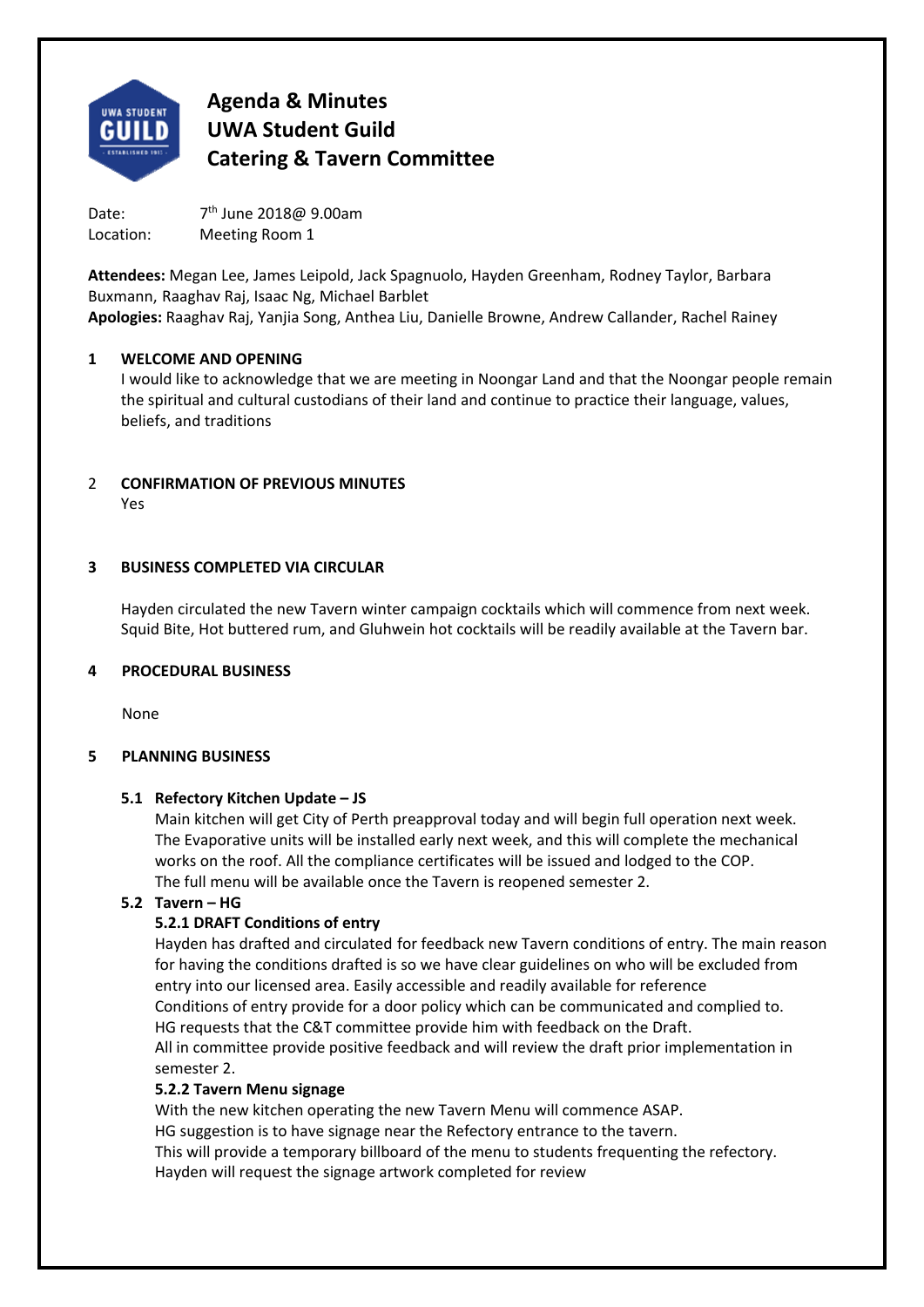#### **5.2.3 Plastic Straws in Tavern**

Previous discussion on the need to develop a strategy for dealing with waste generated by our commercial operations as brought into focus the need to potentially move away from plastic straws. Several options could be implemented. ML suggests it would be difficult to totally remove straws from the Tavern and should have them available on request.

JS suggests that samples be brought to the committee for review including Bamboo, paper, and other compostable options.

Agreed that this should be one step in the wider composting strategy for the Guild and UWA.

#### **5.3 Cafes ‐BB**

#### **5.3.1 Hackett Protein products**

Barbara showed the new range of protein products added to Hackett, and Quobba Cafes. This was to replace the candy stand in Hackett. Sales will be monitored to access if this is viable offer. Early indications suggest that the products will be popular with students and sports.

#### **5.3.2 New winter items**

Soups have been added to the café menus for student study and exam period. 3 soup flavours will rotate to start with. They all meet the Vegan and Gluten free requirements for all students to consume. Price currently is \$4.50 for 12oz cup.

Feedback suggests we need further winter additions for the commencement of semester 2.

#### **5.3.3 Exam period food specials**

Additional items added to the menu as per last C&T meeting. Combos and specials to reflect the need for winter period.

#### **5.3.4 Vegan & GF options**

Barbara presented the following new products added ‐ Think Gum, Healthy version Lattes which are vegan (Beetroot, Turmeric, Kale) Looking at potentially having Charcoal, Spirina, and vegan chocolate options.

#### **5.3.5 Ubermilk**

Barbara went to the presentation of the new Ubermilk milk unit which provides a quicker option in making coffees. The Ubermilk unit can produce barista level milk at a fraction of the time and would increase the service speed of producing coffees in the busiest cafes Quobba Gnarning and Catalyst.

Trial cost is \$600 per unit per week. Full cost to purchase the unit is \$13K. Catering team as done some preliminary cost analysis and it will be effective and reduce wait times on 80% of all the coffees produced.

JS suggested it is expensive at this moment and will try and utilize some support from our new coffee supplier. RR suggested we should look at using money from other savings to fund the Ubermilk unit. Commercial will explore this further and report with a solution on the funding for one unit at Quobba Gnarning.

#### **5.3.6 Hackett Music**

Music needs to be reviewed in this venue to be quite neutral and set the ambience. Options will be looked at from the following options

- a) Digital radio playing commercial radio
- b) Spotify utising a commercial subscription

c) Develop playlist which can be played and changed a weekly or monthly basis Explore options with Kelvin and report back to C&T

#### **6 GENERAL BUSINESS**

#### **6.1 Items from previous minutes**

 **6.1.1 Pre order coffee and food concept** In progress **6.1.2 Halal meals packaged**  They will be available in outlets semester 2

#### **6.1.3 Coffee machine after hours Reid Library**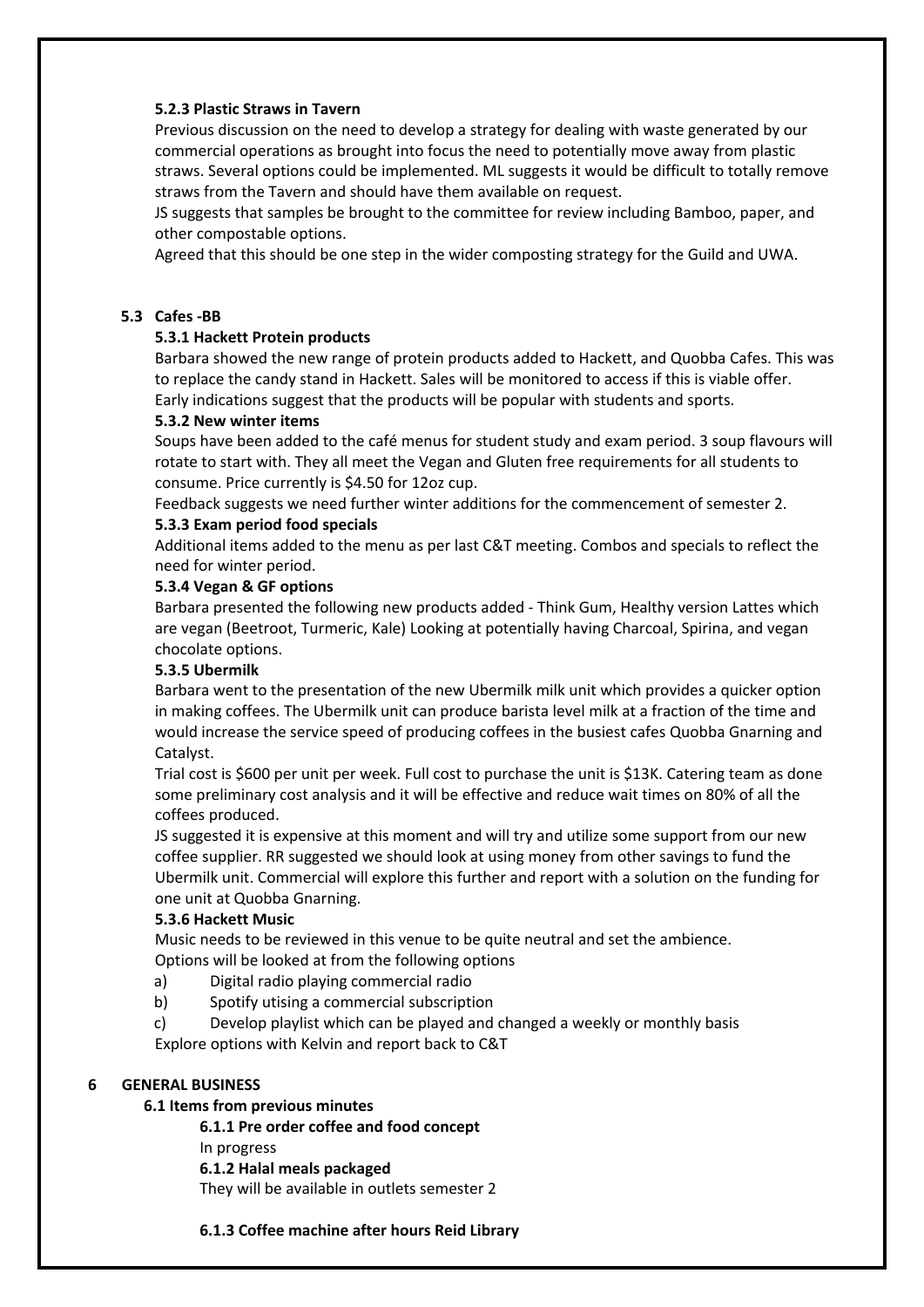Nespresso option will be available in 12‐18 months. Review other options **6.1.4 Composting project** – In progress

#### **6.2 Cheap meal/Snacks exam time**

 MB suggested we need to look at some cheaper simple items during exams. For example, cheesy bread options at less than the current \$4.50. BB suggests it is hard to source good cheaper and it would taste average. Catering team will look at what is possible and report to C&T

## **6.3 Free fruit – Exam Period**

 Fruit has been ordered and can be provided on designated days. ML to provide dates and potential activity.

**NEXT MEETING – 8th July 2018**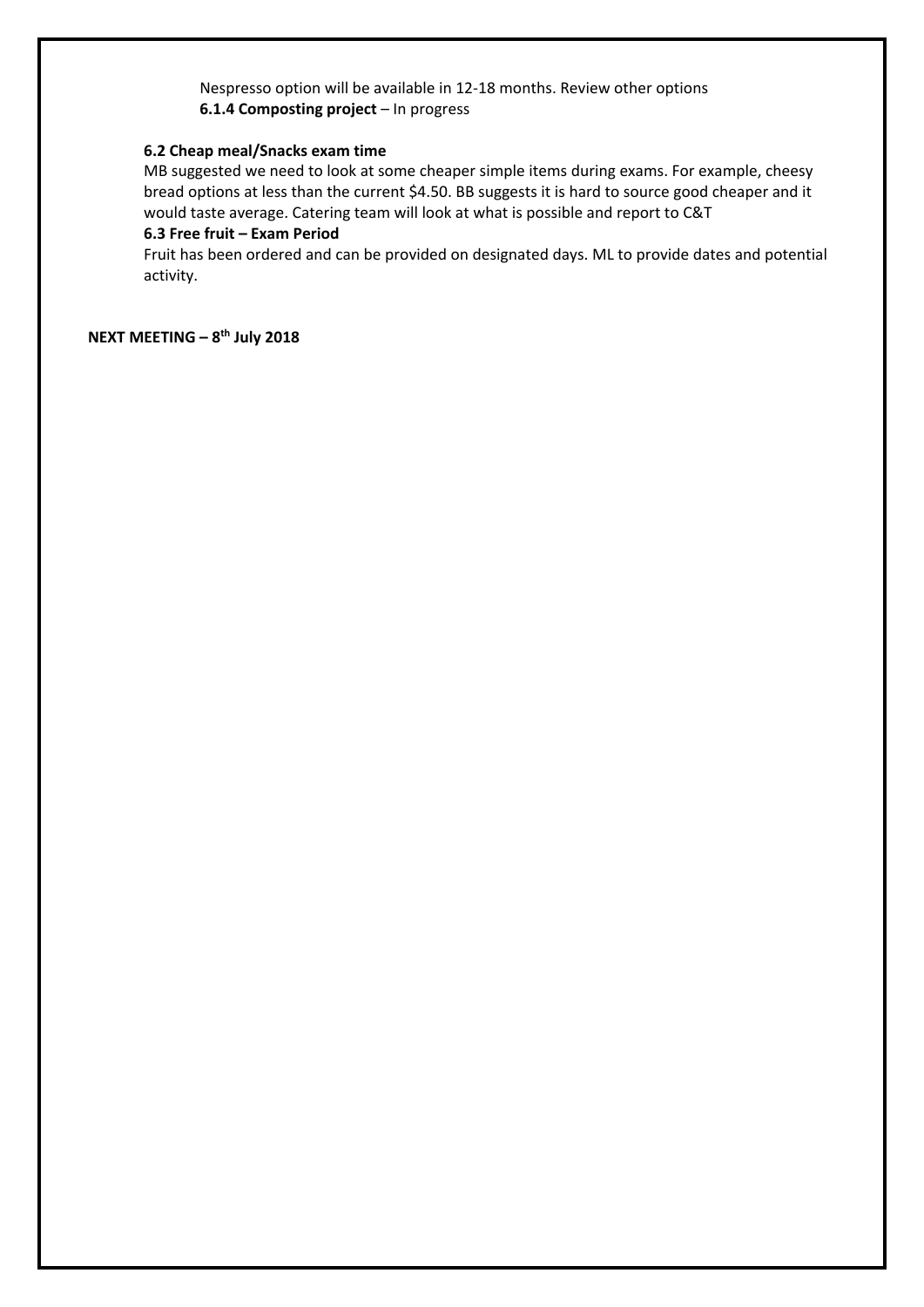

Date:  $5<sup>th</sup>$  July 2018@ 11.00am Location: Meeting Room 1

**Attendees:** James Leipold, Jack Spagnuolo, Hayden Greenham, Rodney Taylor, Barbara Buxmann, Michael Barblet, Andrew Callander, Danielle Browne.

**Apologies:** Megan Lee, Raaghav Raj, Yanjia Song, Anthea Liu, Rachel Rainey, Isaac Ng

## **1 WELCOME AND OPENING**

I would like to acknowledge that we are meeting in Noongar Land and that the Noongar people remain the spiritual and cultural custodians of their land and continue to practice their language, values, beliefs, and traditions

2 **CONFIRMATION OF PREVIOUS MINUTES**  Yes

## **3 BUSINESS COMPLETED VIA CIRCULAR**

## **4 PROCEDURAL BUSINESS**

None

## **5 PLANNING BUSINESS**

## **4.1 Tavern and Café Pricing – Danielle Browne (DB)**

DB and the marketing team have completed a review of the other university food offering in terms of price. DB reports that overall the other universities are more expensive in their offering and provide no discount to students. Most have moved away from discount to a value offer. The full information will be made available by DB to the committee for all to discuss and potentially use to formulate a Guild strategy. The marketing team will focus on the message that every dollar spend in our outlets goes back into student activity. Moving from a dollar saving to a more value proposition.

Andrew Callander (AC) indicated that our pizza prices are significantly cheaper than all the other local pizza businesses. This should help with our pickup and delivery service starting in semester 2. Barbara Buxmann (BB) added that she has reviewed the hot meal selection at Quobba Gnarning and prices will be reduced to address some pricing concerns

## **4.2 Tavern – Hayden Greenham (HG)**

## **4.2.1 Coffee Machine**

Hayden believes that the tavern would be best served by having a coffee machine to service students. The coffee machine would provide a service for students who choose not to drink but still would like to use the space. Additionally, the machine could provide coffee for all the cocktails made over the bar that require fresh coffee.

RT pointed out that coffee was previously available in pod format and was unsuccessful. But this would be a new offering providing barista quality coffee.

JS concern was centred around the importance of not adding additional labour costs unless there was a real need for the service to be added into the space and suggests we do a review of the additional costs involved, discuss with Vittoria coffee and come back with a recommendation to Catering and Tavern Committee. All agree on this plan.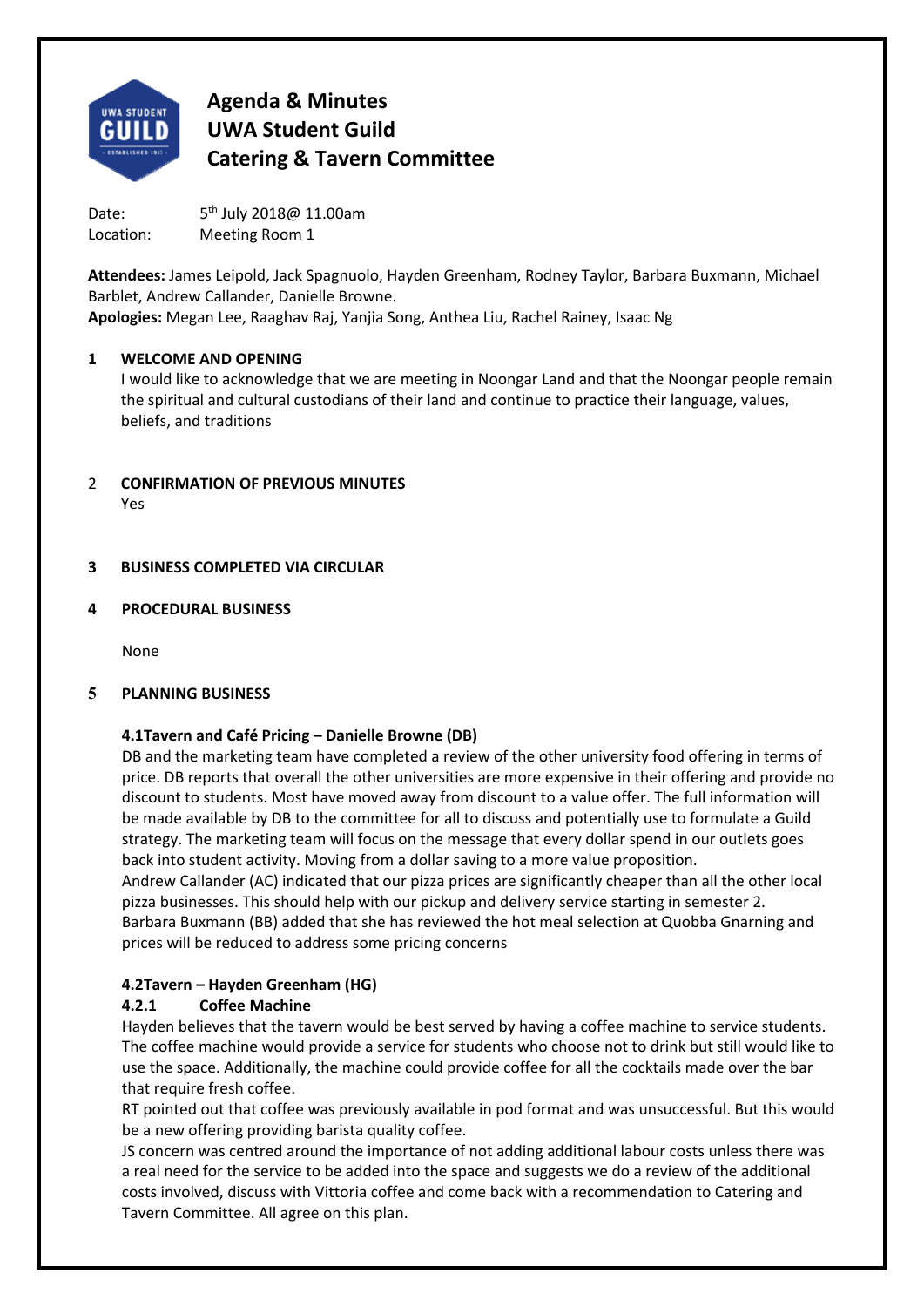## **4.2.2 Lighting**

HG proposes that we move away from hiring lighting equipment to buying it outright and hiring it out to clubs. Currently the cost of hiring equipment is hindering clubs from using the Tavern versus outside venues that have lighting Equipment.

HG pointed out that the cost of lighting will be between \$15K -\$20K but will provide us with more flexibility events both for student and outside activity.

Business case will need be presented to C&T and approved by SRC. JS will work with HG to complete the business case prior to the next SRC meeting. All agree

## **4.2.3 Couches**

HG indicates that the couches within the tavern are not commercial quality and therefore have worn ahead of time. HG believes that they will only last us until the end of the year and decision will need to be made to replace them.

Suggestion to investigate replacement commercial grade couches and present to C&T for review. Engagement will work with HG on review.

## **4.3 Tavern sports broadcasting – James Leipold (JL)**

JL would like us to investigate the possibility of getting sports telecast through Foxtel or the like to take advantage of the potential sporting events.

HG pointed out that we investigated the possibility of getting the service in the Tavern in 2017 but it was far too costly at \$1,200 per month. JS suggested that we need to review the costs again if there is the potential to get more students into the tavern for major sporting events.

MB suggested that the UWA Sports centre currently has Foxtel in the sports centre and we should investigate how this is possible.

JS will contact UWA Sports to determine if there is a viable way to receive some synergy with them in streaming a service. HG and JS will research and come back with a potential solution.

## **4.4 O‐week food trucks – (JL)**

JL flagged the need to add additional vans during O‐ Week to increase the level of engagement on Oak lawn. Additional vans will be added by the catering team for both O‐Day and Open Day.

UWA is adding several food vans to Riley oval near University club during Open Day and we will increase the presence for the whole week including Open Day on Oak Lawn.

## **4.5 Cafés – Barbara Buxmann (BB)**

## **4.5.1 Vegan beverage update**

BB has added several Vegan beverages into both Quobba Gnarning and Hackett Café's in semester 2. This is a continued response to meet the needs of students on campus.

All agree that the range will provide greater choice to both students and staff.

## **4.5.2 Eco‐friendly packaging**

BB has been looking at packaging for our outlets. Currently we are looking at the feasibility of moving to Biodegradable cutlery within our outlets.

JS suggested there are several issues at play currently in regard to recycling, compostable, and the how we generally produce and dispose of our waste on campus.

Enviro department is currently working with the commercial team to develop a holistic plan for our outlets to reduce our waste footprint. Part of which can be completed by Guild initiatives and the remainder requires guidance from UWA.

Part of the Guild review will involve looking at Straws, cutlery, single use coffee cups. All the findings will be brought back to C&T for final approval.

## **4.5.3 Nedlands Outdoor Café furniture**

BB would like to improve the outdoor furniture for Nedlands outside area prior to semester 2. Suggested that the furniture will allow better use of the outside space and potentially attract students to use the space for activities.

All agree that BB should move ahead with improving the space with some furniture.

## **4.5.4 Hackett and Nedlands blankets**

BB has added blankets for use at both cafes as an additional service. Please provide feedback if you visit the cafes.

## **NEXT MEETING – 3rd August 2018**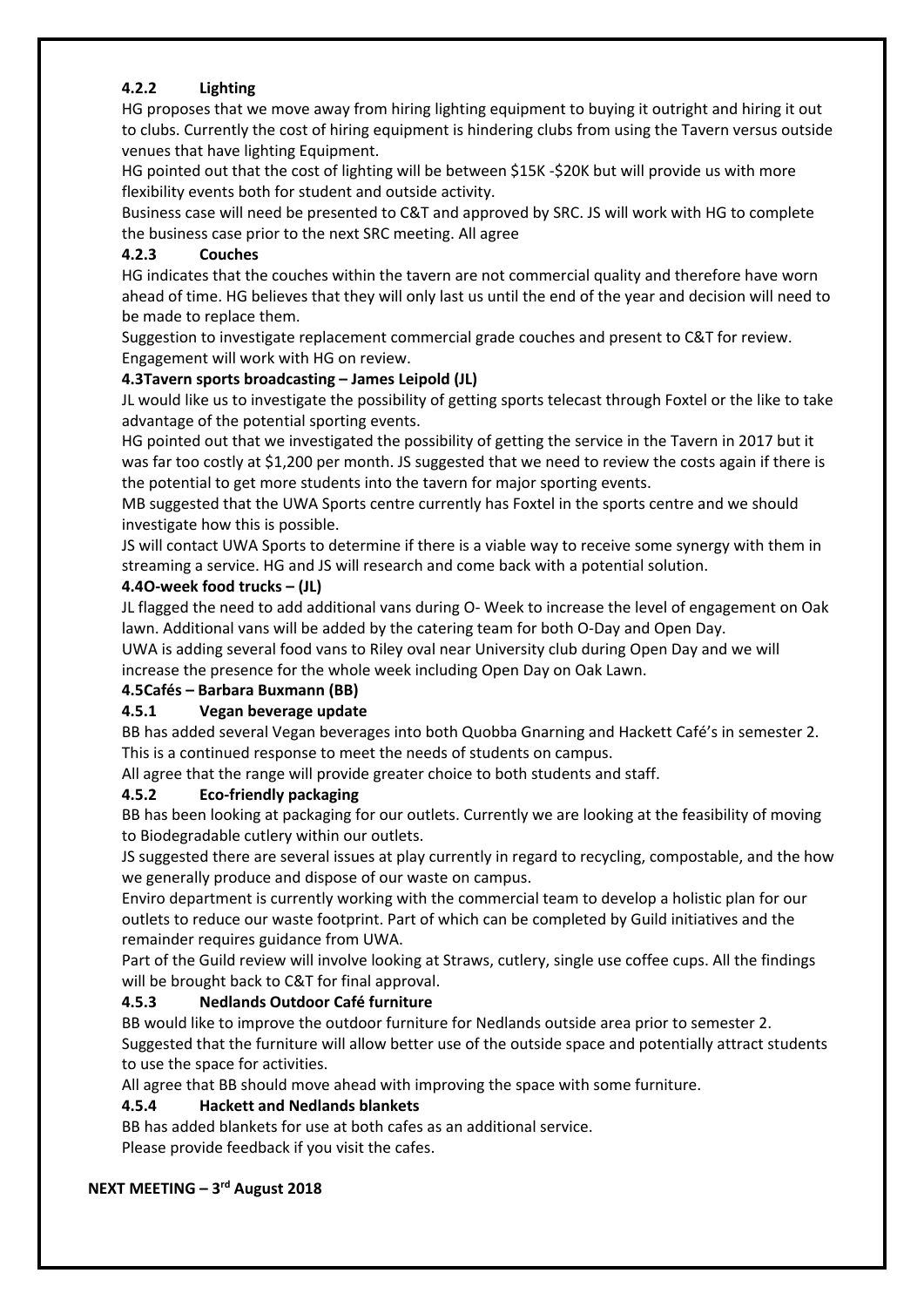

Date: 2<sup>nd</sup> August 2018@ 9.00am Location: Meeting Room 1

**Attendees:** James Leipold, Jack Spagnuolo, Hayden Greenham, Barbara Buxmann, Michael Barblet, Andrew Callander, Danielle Browne, Isaac Ng Anthea Liu, Meegan Lee, Raaghav Raj. **Apologies:** Yanjia Song, Rachel Rainey, Rodney Taylor.

#### **1 WELCOME AND OPENING**

I would like to acknowledge that we are meeting in Noongar Land and that the Noongar people remain the spiritual and cultural custodians of their land and continue to practice their language, values, beliefs, and traditions

- 2 **CONFIRMATION OF PREVIOUS MINUTES**  Yes
- **3 BUSINESS COMPLETED VIA CIRCULAR**
- **4 PROCEDURAL BUSINESS**  None
- **5 PLANNING BUSINESS**

#### **5.1 Tavern and Café Pricing – Danielle Browne (DB)**

*DB and the marketing team have completed a review of the other university food offering in terms of price. DB reports that overall the other universities are more expensive in their offering and provide no discount to students. Most have moved away from discount to a value offer. The full information will be made available by DB to the committee for all to discuss and potentially use to formulate a Guild strategy. The marketing team will focus on the message that every dollar spend in our outlets goes*  back into student activity. Moving from a dollar saving to a more value proposition. *Andrew Callander (AC) indicated that our pizza prices are significantly cheaper than all the other local pizza businesses. This should help with our pickup and delivery service starting in semester 2. Barbara Buxmann (BB) added that she has reviewed the hot meal selection at Quobba Gnarning and prices will be reduced to address some pricing concerns* 

DB has been working on the review and will provide an update in September meeting

## **5.2 Tavern – Hayden Greenham (HG)**

## **5.2.1 Coffee Machine**

*Hayden believes that the tavern would be best served by having a coffee machine to service students. The coffee machine would provide a service for students who choose not to drink but still would like to use the space. Additionally, the machine could provide coffee for all the cocktails made over the bar that require fresh coffee.* 

*RT pointed out that coffee was previously available in pod format and was unsuccessful. But this would be a new offering providing barista quality coffee.* 

*JS concern was centred around the importance of not adding additional labour costs unless there was a real need for the service to be added into the space and suggests we do a review of the additional costs involved, discuss with Vittoria coffee and come back with a recommendation to Catering and Tavern Committee. All agree on this plan.*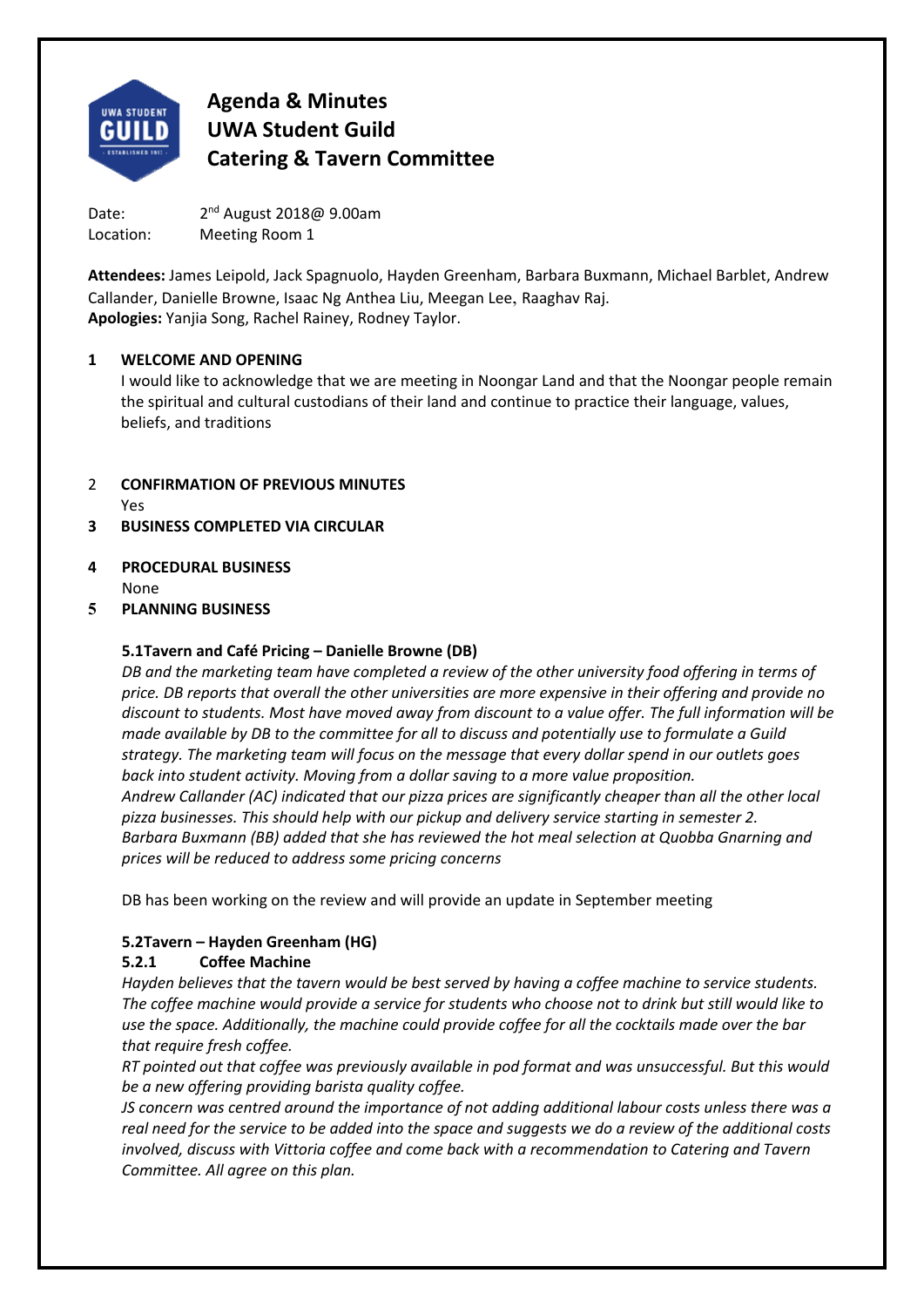HG believes it will not cost any more to have a coffee machine in the Tavern. JS will discuss with Vittoria and look at installing the machine in the old food pass area.

## **5.2.2 Lighting**

*HG proposes that we move away from hiring lighting equipment to buying it outright and hiring it out to clubs. Currently the cost of hiring equipment is hindering clubs from using the Tavern versus outside venues that have lighting Equipment.* 

*HG pointed out that the cost of lighting will be between \$15K ‐\$20K but will provide us with more flexibility events both for student and outside activity.* 

*Business case will need be presented to C&T and approved by SRC. JS will work with HG to complete the business case prior to the next SRC meeting. All agree* 

HG has completed the Business case and it will be presented to SRC for approval in the next meeting. Hayden will provide more details on the equipment at the next C&T meeting.

#### **5.2.3 Couches**

*HG indicates that the couches within the tavern are not commercial quality and therefore have worn ahead of time. HG believes that they will only last us until the end of the year and decision will need to be made to replace them.* 

*Suggestion to investigate replacement commercial grade couches and present to C&T for review. Engagement will work with HG on review.* 

HG has received costing to repair the couches for \$400 each. This will provide us with a solution for 2018. Chloe Jackson and Marketing team will investigate options for new budget 2019. All agree this is a correct course of action.

#### **5.3 Tavern sports broadcasting – James Leipold (JL)**

*JL would like us to investigate the possibility of getting sports telecast through Foxtel or the like to take advantage of the potential sporting events.* 

*HG pointed out that we investigated the possibility of getting the service in the Tavern in 2017 but it was far too costly at \$1,200 per month. JS suggested that we need to review the costs again if there is the potential to get more students into the tavern for major sporting events.* 

*MB suggested that the UWA Sports centre currently has Foxtel in the sports centre and we should investigate how this is possible.* 

*JS will contact UWA Sports to determine if there is a viable way to receive some synergy with them in streaming a service. HG and JS will research and come back with a potential solution.* 

JS confirmed that the Business case was passed by SRC in regard to adding the service to the Tavern. Pricing of \$545.00 per month with no installation fees is for FSV Sport & Entertainment package featuring over 75 channels, not only including premium sports channels such as five FOX SPORTS channels, Fox Footy, Fox League, ESPN, ESNP 2, FOX SPORTS News and Eurosport, it also features your favourite music, news, weather, documentary and kids' channels for your dedicated play areas. Will move ahead to add the service during August. HG to work with Marketing to promote the schedule to students.

## **5.4 O‐week food trucks – (JL)**

*JL flagged the need to add additional vans during O‐ Week to increase the level of engagement on Oak lawn. Additional vans will be added by the catering team for both O‐Day and Open Day. UWA is adding several food vans to Riley oval near University club during Open Day and we will increase the presence for the whole week including Open Day on Oak Lawn.* 

JS pointed out that we have rolled with the same food trucks second semester. Reduced number of vendors on Thursday to 3 with 4 available only on Wednesday.

Question regarding expanding food trucks outside Oak lawn precinct. Currently we don't have jurisdiction to place food trucks anywhere else on campus. A review can be completed with UWA again. Previously the Guild was unsuccessful in getting a food van in Business School precinct.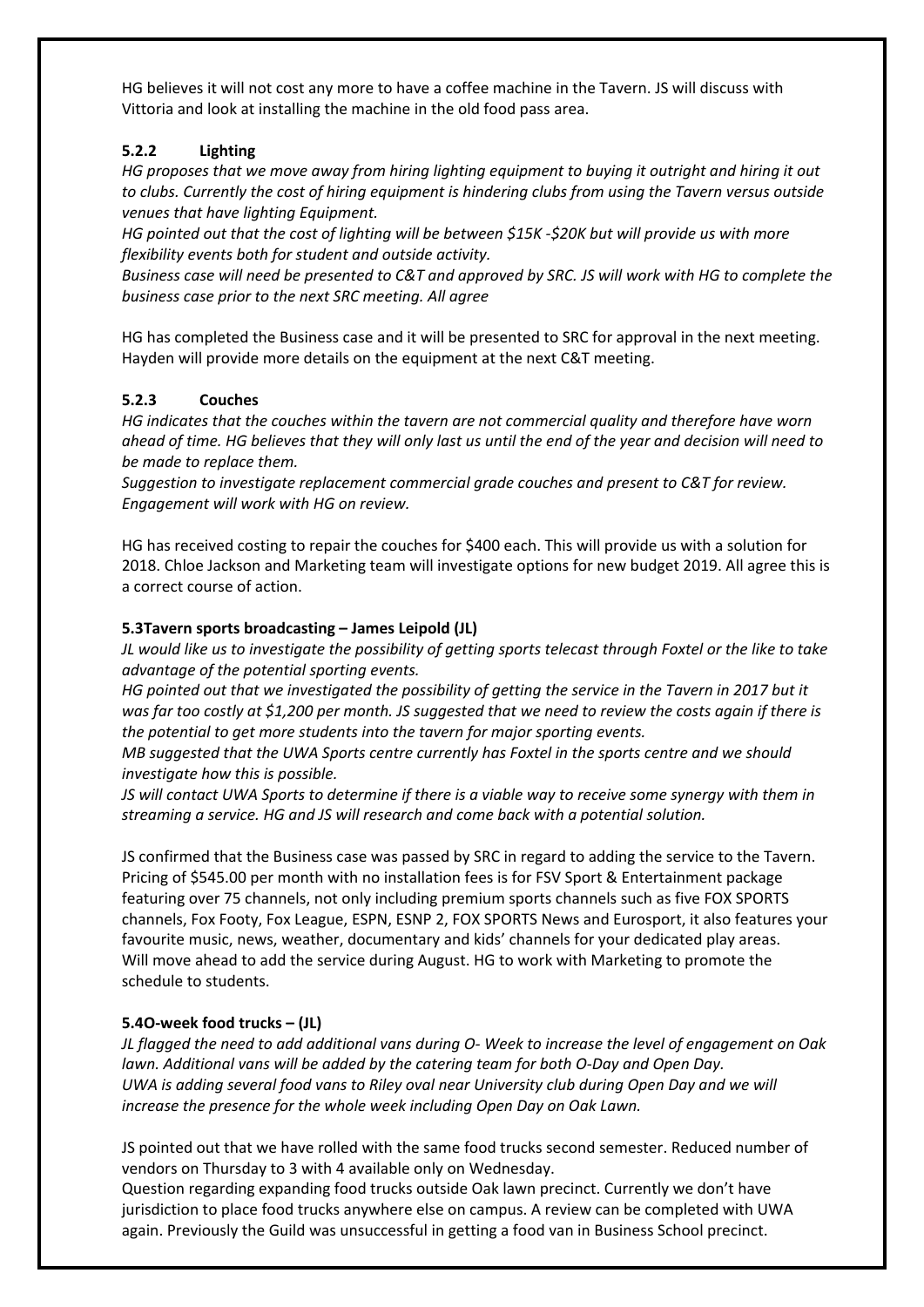#### **5.5 Cafés – Barbara Buxmann (BB)**

#### **5.5.1 Vegan beverage update**

*BB has added several Vegan beverages into both Quobba Gnarning and Hackett Café's in semester 2. This is a continued response to meet the needs of students on campus. All agree that the range will provide greater choice to both students and staff.* 

Completed and operational

## **5.5.2 Eco‐friendly packaging**

*BB has been looking at packaging for our outlets. Currently we are looking at the feasibility of moving to Biodegradable cutlery within our outlets.* 

*JS suggested there are several issues at play currently in regard to recycling, compostable, and the how we generally produce and dispose of our waste on campus.* 

*Enviro department is currently working with the commercial team to develop a holistic plan for our outlets to reduce our waste footprint. Part of which can be completed by Guild initiatives and the remainder requires guidance from UWA.* 

*Part of the Guild review will involve looking at Straws, cutlery, single use coffee cups. All the findings will be brought back to C&T for final approval.* 

BB has instituted new eco packaging in the cafes. Move required for straws and cutlery. Disposal is a big concern, next meeting more of bio packaging to be presented. Overall a massive process that costs money.

HG no more straws on the counter in the Tavern, paper straws for those who need it. Roshni wants a contingency for plastic straws which are required for people that require them. Paper straws soak up water and are not fit for purpose. New straws are biodegradable and function like plastic straws. Accessibility of Straws drives consumption. BB looking at straws that are biodegradable Review of cutlery and straws to be completed and presented by September meeting.

Keepcups ‐ Glass keepcups with a cork. BB will investigate it, although glass does break and is not as popular.

BB is also looking at another variant because Keep cup brand continues to increase in price. ML pointed out that Dhara's event (192 people going, 1400 people interested) reflects demand for keepcups. Students don't want to buy keepcups, but we should focus on better promotion for KeepCup through discounts instead of expending money to get cheaper versions of Keepcups. We will review our offers and come back to C&T in September

## **5.5.3 Nedlands Outdoor Café furniture**

*BB would like to improve the outdoor furniture for Nedlands outside area prior to semester 2. Suggested that the furniture will allow better use of the outside space and potentially attract students to use the space for activities.* 

*All agree that BB should move ahead with improving the space with some furniture.* 

BB has continued to upgrade the Nedlands café to make it more visible from the road. Nedlands sales are improving on a weekly basis and Vittoria have provided prizes, 2 coffee machine options or a years' worth of coffee. Objective to drive more interest into the café. This will run in conjunction to the feedback form draw currently run in all our cafes (\$20 voucher). Most of C&T committee has not visited Nedlands café. Suggest a visit by committee for the next meeting.

## **6 Other business**

**6.1 Food Pricing feedback**

BB in response to feedback has reduced the pricing on several items.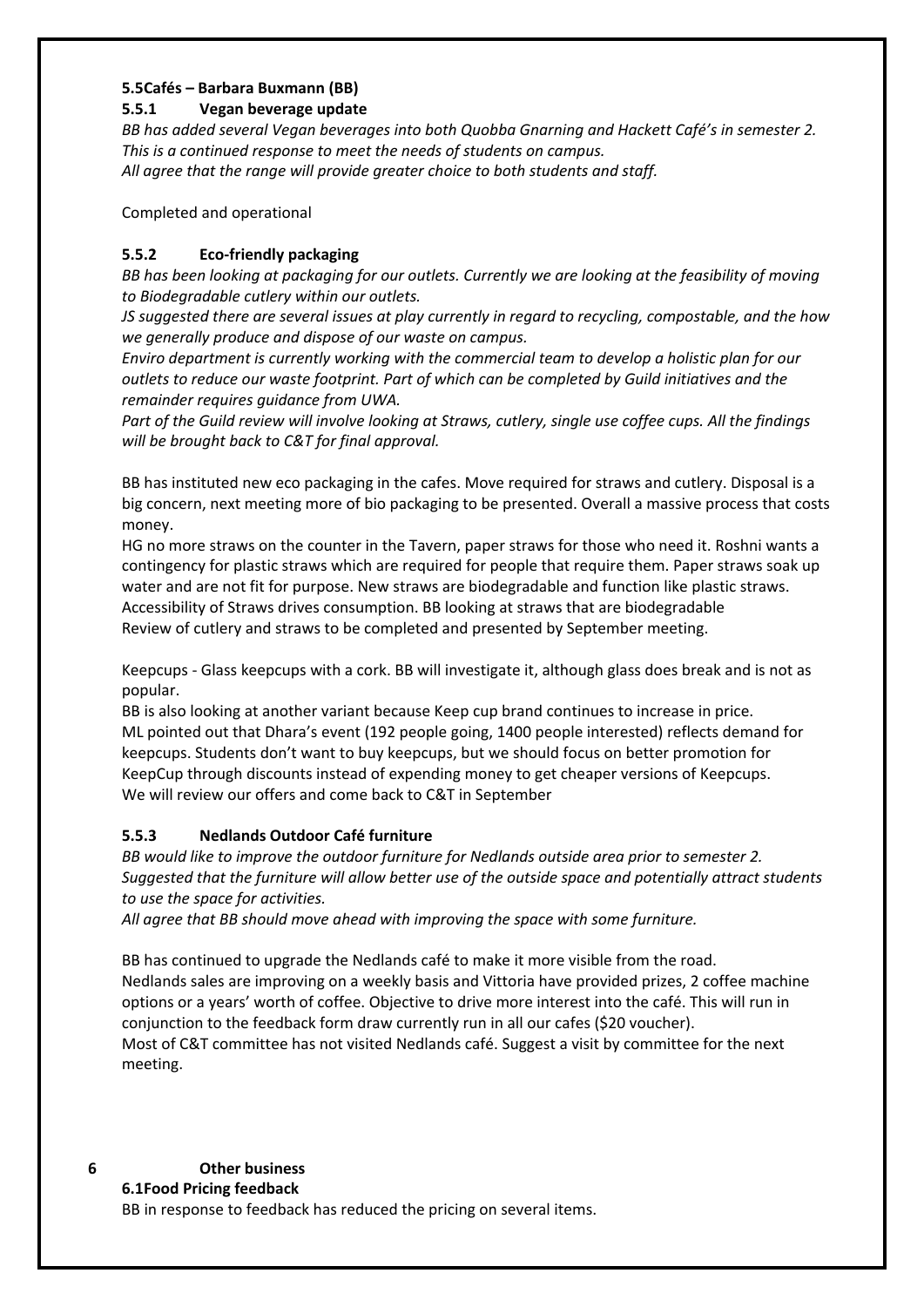Prices dropped ‐ \$5.45‐\$5.65 for salads. Hot meals – Now cheaper options Paella \$3, Fried rice \$6, Curries and pasta \$9 << \$10 with upsize options.

BB reviewed doing cheap Toasties from JL request, and its possible. Toasty will be available as a Hackett Special every. Also, Nutella waffles. Try first at Hackett. Also revisit during exam period. MB suggested look into making it available in the Hackett Hatch ‐\$2.50. BB will investigate it as a bundle. Unfortunately, not possible from Quobba because it's too busy with coffee and food sales. Currently 1000‐1200 coffees a day. A second counter in hot section has been added to cater for the long queue during lunch (when coffee sales slowdown). No kitchen in Quobba therefore fridge variety has expanded with sushi, salads, wraps etc. Literally no space for producing food.

#### **6.2 Hackett refurbishment**

Hackett has been refurbished – floor looks good – kitchen – oven, bain marie damaged – kitchen equipment is temperamental – to replace them is a heavy burden – looking at options to fix them – no hot food in Hackett now. But will be back to normal next week.

Vittoria coffee looking at Hackett hatch passing trade. Coffee is good right now but the aim is to catch people at the Hatch by making it more inviting and cozy so people will grab a coffee before heading into campus.

#### **6.3 Dining Mugs Hackett**

BB considering Dining mugs in Hackett. Generally, people don't want to walk around with Mugs so we would provide mugs hanging from a wall on hooks. People can grab that instead of a takeaway. Guild donate keep cup discount to a charity/cause/event. \$0.30 reward for bringing your own mug (effort), so taking a mug off the wall will give you the discount (that helps a specific organization). So even if they forget their keep cup, they can still contribute in producing less waste. Provide more detail and plans in September meeting.

#### **6.4 Ubermilk**

JL requested update on the Ubermilk equipment for Quobba Gnarning.

The purchase has been put on hold. The outlay is \$12K it will need further thought. The catering team believe it's expensive but needed to improve service quality and reduce wait times. Further details will be circulated.

#### **6.5 Coffee pre order system**

A quote has been received from developer which works with our existing POS. The problem is the cost is higher than expected at \$30k. JS suggests we might need to wait until the website project scope is determined. ML can bring it up in her next meeting with UWA and see if it can be built into the student app and get University will pay for the integration. Main issue is how it integrates with Task pos, the app is a small part of how it works.

#### **6.6 Cheap Pints**

MB said that UEC as a deal with Varsity to do \$5 pints for them. Is this something Tavern can do? HG says the Tavern will lose money if we try and match just on price. Potentially Varsity's is struggling due to the competition from Captain Stirling \$3.50 pints. Both are not sustainable. Additionally beer brands don't want to be devalued and don't want to take part in reduced price offers. HG will look at something to entice, not price driven because cheap pints are honestly a one‐dimensional promotion which does not deliver anything to the venue.

Catering will monitor and potentially approach UEC with a better overall package.

**NEXT MEETING – 6th September 2018 @ Nedlands Cafe**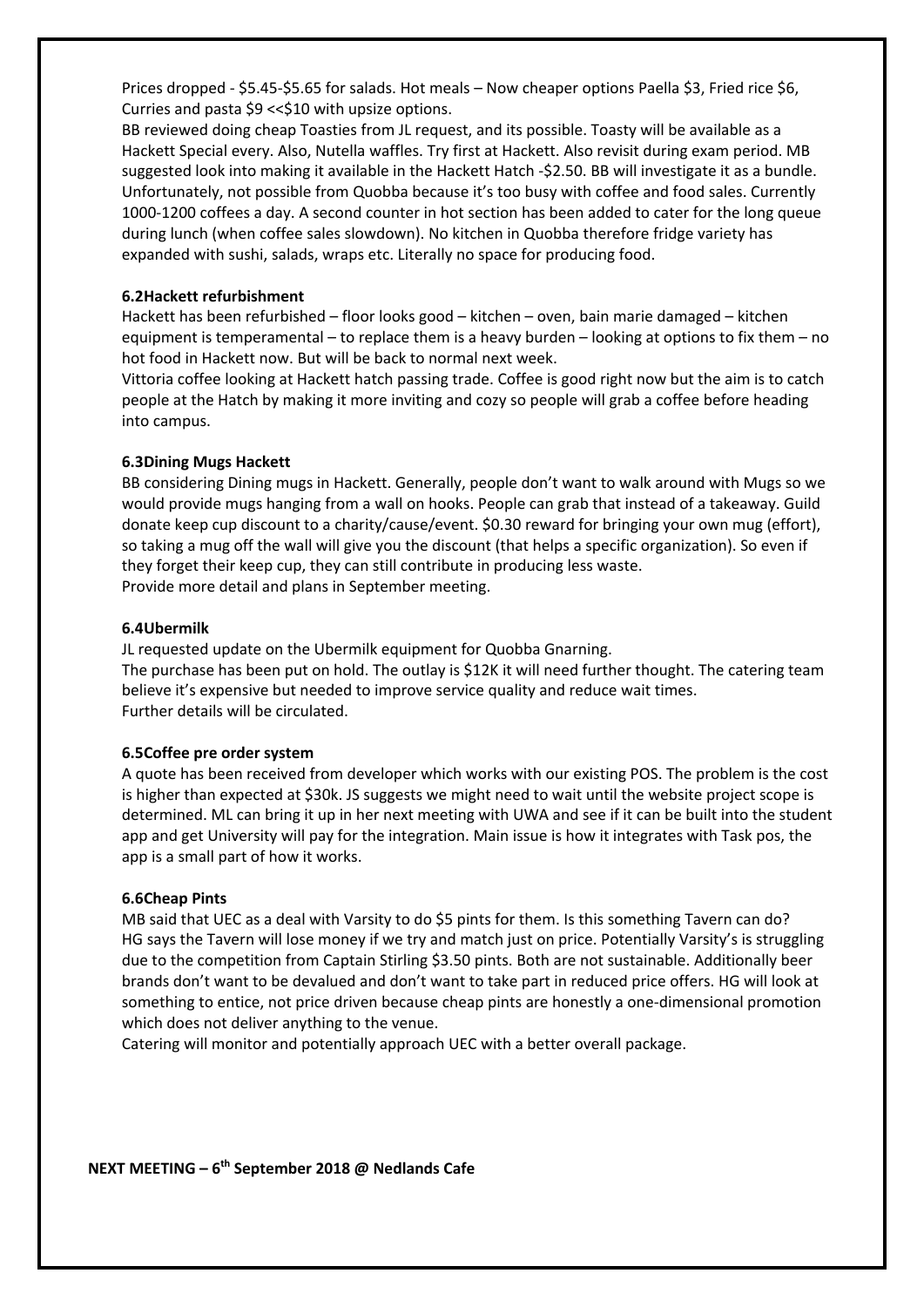

Date:  $6<sup>th</sup>$  September 2018@ 9.00am Location: Meeting Room 1

**Attendees:** James Leipold, Jack Spagnuolo, Hayden Greenham, Rodney Taylor, Andrew Callander, Danielle Browne, Isaac Ng, Meegan Lee, Raaghav Raj, Michael Barblet. **Apologies:** Yanjia Song, Rachel Rainey, Barbara Buxmann, Anthea Liu,

#### **1 WELCOME AND OPENING**

I would like to acknowledge that we are meeting in Noongar Land and that the Noongar people remain the spiritual and cultural custodians of their land and continue to practice their language, values, beliefs, and traditions

## 2 **CONFIRMATION OF PREVIOUS MINUTES**

Yes

## **3 BUSINESS COMPLETED VIA CIRCULAR**

#### **4 BUSINESS ARISING FROM MINUTES**

#### **4.1 Tavern and Café Pricing**

DB and the marketing team have completed a review of the other university food offering in terms of price. DB has been working on the review and will provide an update in October meeting

#### **4.2 Tavern Coffee Machine**

JS will request a machine from Vittoria once the Hackett hatch review is complete. Report next meeting on progress

#### **4.3 Tavern Lighting**

HG has completed the Business case and it will be presented to SRC for approval in the next meeting September. Hayden will provide more details on the equipment at the next C&T meeting.

## **5 AGENDA ITEMS**

## **5.1 Food Trucks by Business School**

Question regarding expanding food trucks outside Oak lawn precinct. Currently we don't have jurisdiction to place food trucks anywhere else on campus. A review can be completed with UWA again. Previously the Guild was unsuccessful in getting a food van in Business School precinct. Once the new tenants move into the Refectory we will discuss the Campus strategy with the University. Trevor from CM wants to move on using all spaces.

## **5.2 Café Branding**

MB pointed out that we don't brand our outlets with more Guild branding. Essentially students don't understand that the Guild provides most of the services on campus.

JS pointed out that in the past there as been a reluctance for the Guild to brand our outlets with Guild branding. DB pointed out that we have used subtle "brought to you by the Guild" near our outlet logo. HG pointed out that he has had different directives based on how well the Guild is perceived.

JS believes that we need to brand our outlets with Guild to reflect to students the services which are provided by Guild. Regardless of whether they are good or bad. This will be important as we increase the number of non‐Guild outlets on campus.

ML and JS to discuss at EMC and engage Guild Marketing with clear direction.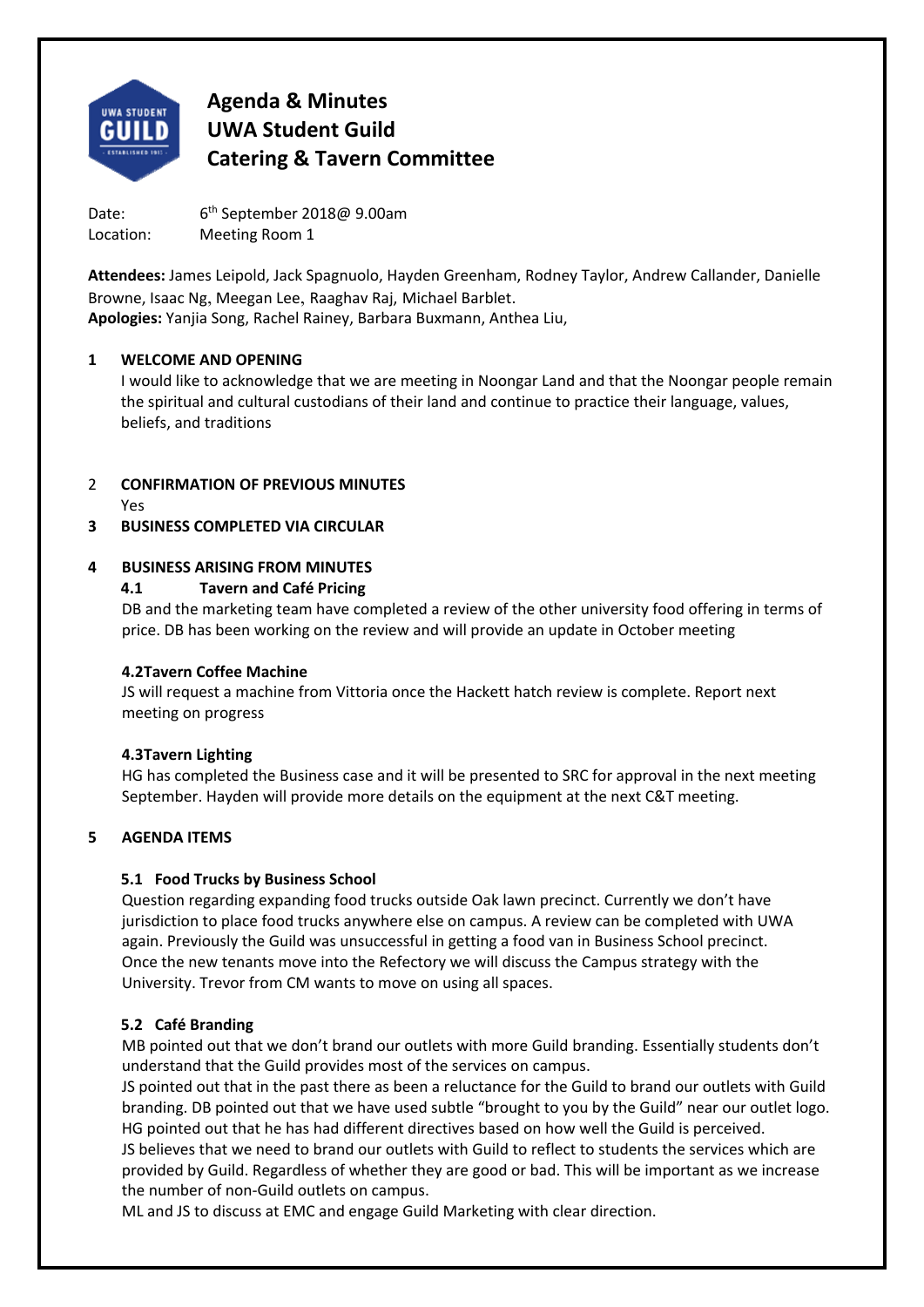#### **5.3 Online Menus**

JL suggested that we move all our catering outlet menus on our website and through Facebook. DB suggested that we can put information through Facebook, but the website cannot be manipulated because we cannot update the content. Additionally, some cafes are changing their offering very regularly to take advantage of the seasonality and time of semester. We can add weekly specials and updates. Focus on specials and offers may work through Facebook until the website is updated. All agree to review our communication of the food on offer through our available channels.

#### **6 OTHER**

#### **6.1 Vending Pricing**

MB was asked by students about vending pricing and who manages the machines. Suggests pricing too high on some items. Citing Uncle Toby's Le Snak @ \$3

JS indicated that the vending business is managed by the Guild and we derive percentage commission on all transaction from vending sales. Altavend and Coca Cola Amatil set their pricing and range, but we have input on both. Generally, their pricing and range is based on their review of sales on campus and off campus.

We have requested range reviews to accommodate healthier eating trends and can suggest pricing adjustments. JS suggested he will discuss with both suppliers to look at moderating the prices. But the pricing is based on convenience and cannot be comparted to supermarket pricing.

Coca cola will be running a promotional campaign in October which will add value to the offering to students.

JS will provide feedback from discussion with Coca Cola Amatil to C&T

#### **6.2 Nedlands café Vittoria Social Media Campaign (BB)**

Nedlands café will be starting coffee machine promotion after the study break. DB confirmed that the promotion will run first then we will be running a promotion at Hackett with a larger prize to entice new business to the outlets.

#### **6.3 New Keep cups**

New supply of cups will arrive next week from new supplier. They are glass and cork and will be available across all our outlets at different price point.

#### **6.4 Halal Food Focus**

ML and BB have been working with the Muslim Association to improve our offering on Halal food. The Brahims Halal range of foods will be available at our outlets.

We cannot at present say that we are Halal with our café offering. Microwaves have been separated in some instances for Halal food, but we cannot police them and therefore are really based on an honour system.

RT suggests that most Muslim students are not adhering strictly to the Halal. AC pointed out that there was little uptake when we did have a Halal operator in the Refectory.

Currently we cannot promote ourselves as Halal outlets. Although most of our suppliers are Halal certified. Agree to continue to work with Muslim Association moving forward. Operators coming into the Refectory may meet the Halal certification.

## **6.5 Charity Mug**

BB will be introducing Dining mugs in Hackett after the break. Generally, people don't want to walk around with Mugs, so we would provide mugs hanging from a wall on hooks. People can grab that instead of a takeaway. Guild donate keep cup discount to a charity/cause/event. First cause will be our own Food Pantry.

## **6.6 Bio Packaging for Hot meals**

All the hot food is going to be served in Biodegradable packaging in our outlets.

RT finalising his cafes which require biodegradable lids. BB has completed the changeover for Nedlands, Dentistry, Quobba Gnarning, and Hackett

#### **6.7 Bio Coffee Cups**

Our next run of Coffee cups from our supplier will be bio and there compostable for only a fraction a few cents more. JL asked on the cost of coffee cup and lid. JS pointed out that the cups wary in cost between 18c to 22c depending on the size.

All agree that it is a good initiative in response to the request by student demands on sustainable catering operations.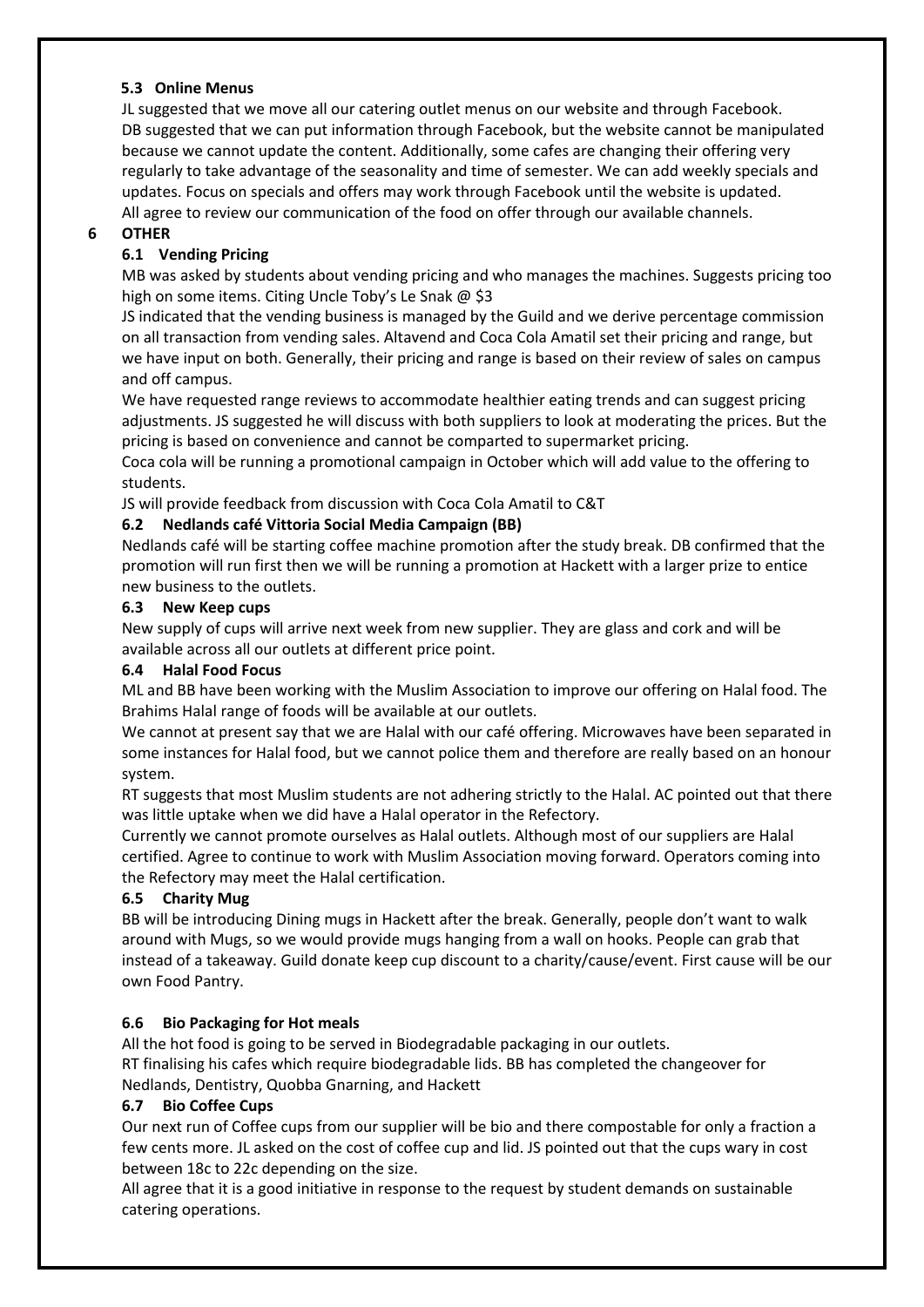#### **6.8 Science and Guild Village Café update**

RT pointed out that there have been several changes to the Science café with addition of umbrellas and some equipment. The year has been good on delivering profit and improving service with the help of feedback boxes. The support from students has been appreciated.

Review of Wok offering due increase the time its available will occur for the remainder of the year. The objective is to increase the time the menu is available to at least 3pm.

#### **6.9 Pizza Update**

AC and HG pointed out that we hit a new milestone regarding our Pizza offering. We produced more than 1000 pizzas for the month. Next step is to have the pay pass and deliver pizzas on campus. We are currently doing takeaway pizzas.

#### **6.10 University catering – Graduations tender**

Graduations tender is nearly complete and will be submitted on Monday 10<sup>th</sup> September. JS hopes that we are considered in the short list. The guild wishes to keep the University money on campus rather than send it to an outside operator with no benefit to students.

#### **NEXT MEETING – October ‐ TBC**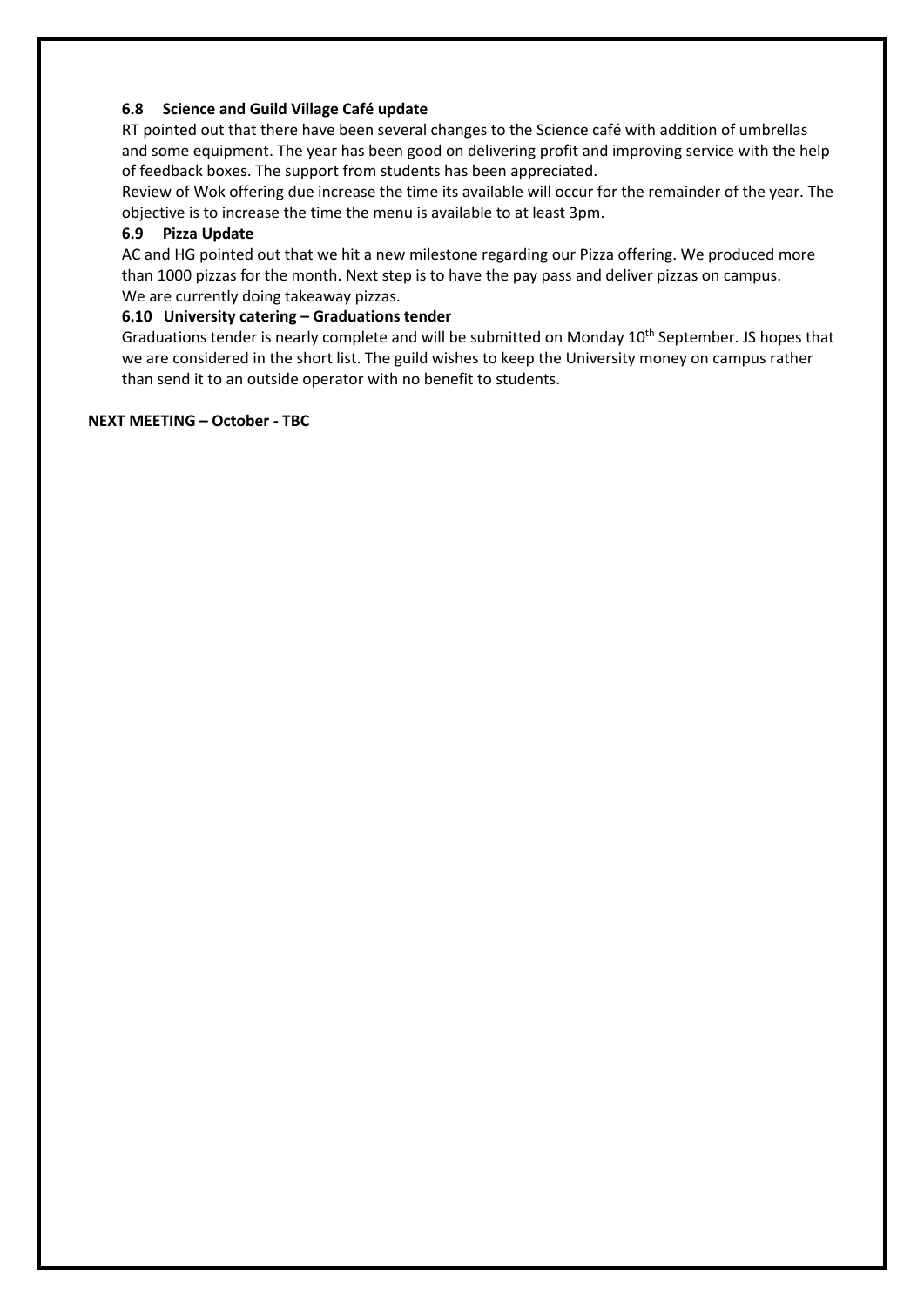

Date: 11<sup>th</sup> October 2018 @ 10.00am Location: Meeting Room 1

**Attendees:** Jack Spagnuolo, Rodney Taylor, Danielle Browne, Megan Lee, Michael Barblet, Barbara Buxmann, Valeri Ong **Apologies:** James Leipold, Hayden Greenham, Andrew Callander

## **1 WELCOME AND OPENING**

I would like to acknowledge that we are meeting in Noongar Land and that the Noongar people remain the spiritual and cultural custodians of their land and continue to practice their language, values, beliefs, and traditions

- 2 **CONFIRMATION OF PREVIOUS MINUTES** 
	- Yes

## **3 BUSINESS ARISING FROM MINUTES**

- **3.1 Tavern and Café Pricing:** JS: TBC
- **3.2 Tavern Coffee Machine**: JS: 2019 TBC
- **3.3 Tavern Lighting**: JS: Business case circulated through SRC. 2019 TBC
- **3.4 Online Menus, Catering:** JS: Done
- **3.5 Graduations Tender:** JS: TBC
- **3.6 Packaging:** JS: Transition in progress

## **4 AGENDA ITEMS**

## **4.1 Tongs in Quobba**

ML: There has been mentioned that the staff at Quobba don't use separate tongs for allergy purpose, nuts mentioned. (can confirm specifics as don't have all the information).

BB: We currently advertise Gluten Free but not "nut free" items. Its impossible for the staff to have different tongs for all different allergies. I will reiterate the GF tongs, just in case with new staff it slipped.

## **4.2 Hatch on Wheels**

DB: Asking if the Hackett Café hatch can be more prominent? On walkway?

JS: Been looking into different options, either a cart (more for ice cream) or a 3‐wheeler (coffee machine & all the gadgets) which can be branded. Will be mobile and can move around to specific locations. Could also be booked via Functions. Will be licenced. To build a Business Case. MB: Recommend we link it to Hackett as it has a reputation to have a very good coffee and create a following.

JS: Reid Library requested a service on first floor. Popup or permanent. TBC.

## **4.3 Guild Café Refurb**

JS: We in negotiation, and cant confirm specifics at this moment.

ML: There's a demand for a dinner option, after 6pm at night. Suggest we make Village Café nicer, more inviting, possibly change the colour of the walls etc. Quick & cheap refurb.

JS: We about 2 weeks away from a decision, we can possibly look into dinner options somewhere else on campus.

DB: Ref will trade till 6pm, we need something after 6pm.